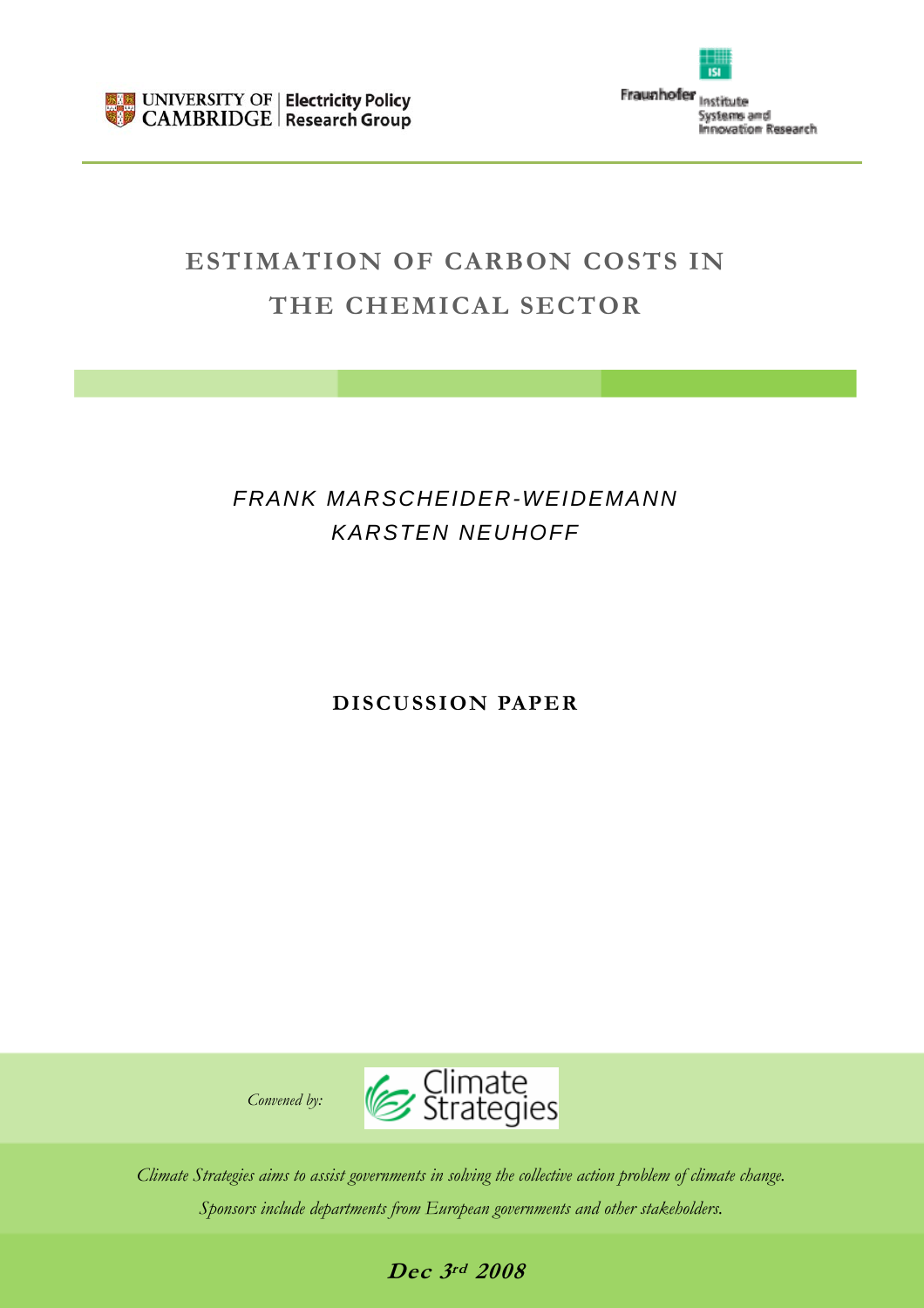#### **Project Authors:**

| Name of Author              | Institution                                             | $\frac{1}{151}$                                                       |
|-----------------------------|---------------------------------------------------------|-----------------------------------------------------------------------|
| Frank Marscheider-Weidemann | Fraunhofer Institute Systems<br>and Innovation Research | Fraunhofer <sub>Institute</sub><br>Systems and<br>Impovation Research |
| Karsten Neuhoff             | University of Cambridge                                 | UNIVERSITY OF Electricity Policy                                      |

Contact:

Frank.Marscheider-Weidemann@isi.fraunhofer.de

karsten.neuhoff@econ.cam.ac.uk

#### **About Climate Strategies**

Climate Strategies aims to assist governments in solving the collective action problem of climate change. It connects leading applied research on international climate change issues to the policy process and to public debate, raising the quality and coherence of advice provided on policy formation. Its programmes convene international groups of experts to provide rigorous, fact-based and independent assessment on international climate change policy.

To effectively communicate insights into climate change policy, Climate Strategies works with decision-makers in governments and business, particularly, but not restricted to, the countries of the European Union and EU institutions.

#### **Contact Details:**

 Managing Director: Jon Price Climate Strategies Office: +44 (0) 1223 748812 c/o University of Cambridge, www.climatestrategies.org Cambridge, CB2 1QA, UK

13-14 Trumpington Street jon.price@climatestrategies.org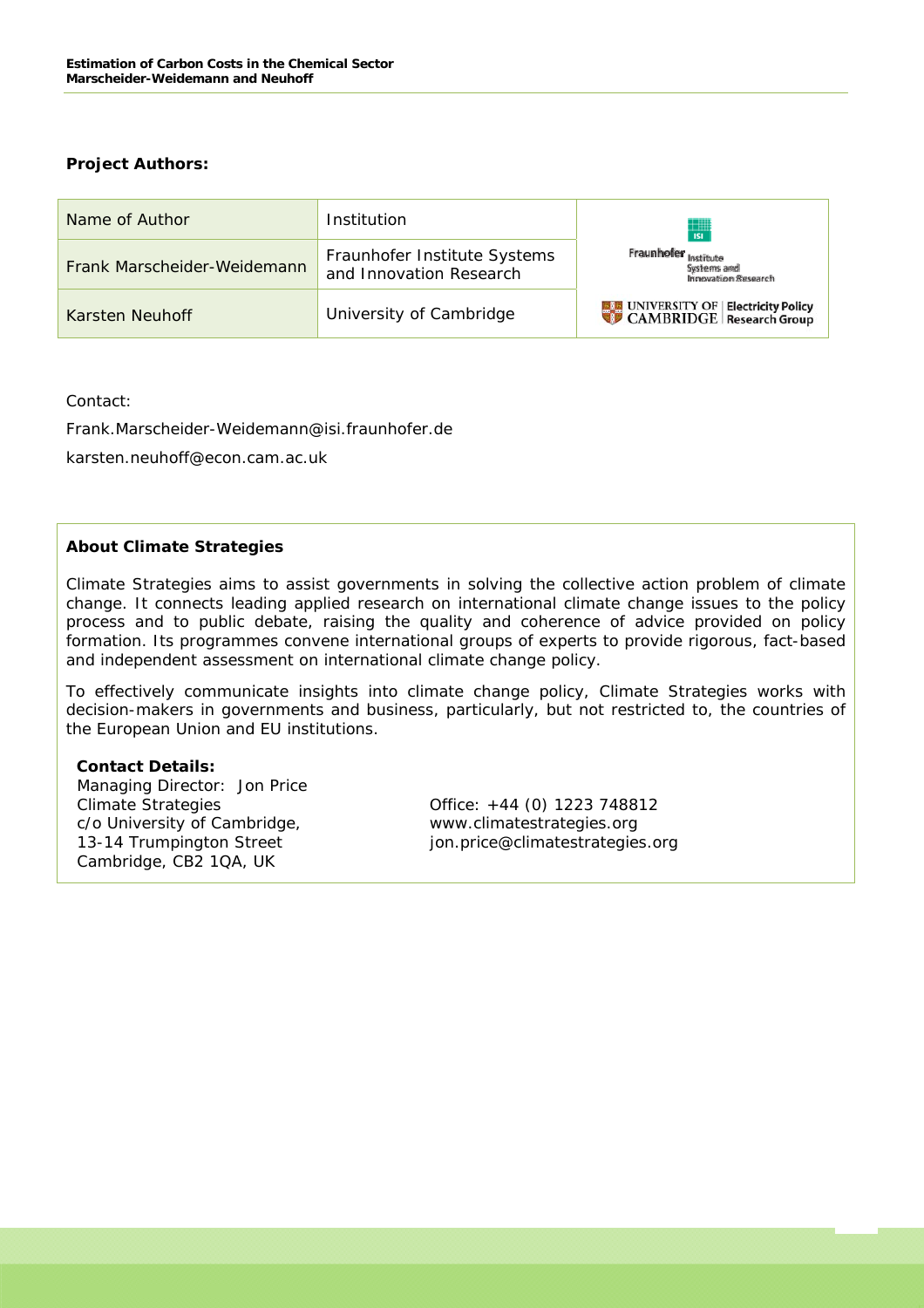# **1. Introduction**

With the current economic crisis governments are concerned that ambitious climate policy might result in a relocation of activities of their energy intensive industry to countries with less ambitious climate policy.

To better understand such concerns, this study analyses the cost increases if the Chemical industry has to buy  $CO<sub>2</sub>$  allowances and faces higher electricity costs due to the impact of emission trading on the power sector. For most chemicals, either cost increase is limited, or international trade is limited due to expensive or risky transport. For these activities higher European carbon prices will not result in relocation of production and thus leakage of emissions and jobs to other regions.

However, for some specific substances, including PVC, Soda, and Ammonia, cost increases for carbon allowances are high relative to net production value. Further analysis is required to identify the most suitable instruments to address concerns about leakage for these substances, and where necessary identify the most suitable instrument to tackle leakage: Conditional free allowance allocation, state aid or internationally coordinated border adjustment are possible options.

The study illustrates how detailed analysis of individual production processes allows identification of specific leakage concerns and that can be the basis for tailored solutions to address these concerns.

The analysis provides a general approach to calculate  $CO<sub>2</sub>$ -costs in the chemical industry. The industry produces already in 1981 more than 100,000 different chemicals. The current number for substances marketed with volumes  $> 1$  t was given as 30,000 (CEC, 2003). The portfolio is hugely varied; while some of the basic chemicals are low cost products, pharmaceutical products can be very expensive. The former face a highly competitive global industry and the production of these basic chemicals amounts to about 85 % of the energy used in the Chemical Industry. Therefore the study focuses on the production cost increase of basic chemicals.

With the economic downturn in 2008, the demand for and prices of many chemicals have been falling. To a large extent this aspect is already reflected in this analysis, as input and product prices are based international prices for chemicals from the year 2003, e.g. before the recent boom, and thus depicts a longer-term picture. The analysis for individual chemicals is based on examples using typical energy carriers so it should be noted that the results might not be valid for every specific production process that might be based on other energy carriers.

# **2. Methodology**

The cost increase faced by industry due to  $CO<sub>2</sub>$  prices can be compared to the gross production value in a sector, a metric referred to as "Value at Stake".

Looking at the EU economy – at an aggregate level – costs for  $CO_2$  allowances (at 20 Euros/t  $CO_2$ ) correspond to 0.5% of GDP. At this level, however, these costs do not translate to a 0.5% increase in costs for European industry because, where allowances are sold, the government can use the revenue to reduce other taxes.

Therefore the impact of carbon costs – as one component of an analysis to assess potential risk for us leakage - cannot be identified at an aggregate level, but requires sector and activity specific analysis. Any relocation of carbon intensive production results in the leakage of the associated emissions. Therefore the analysis of carbon leakage, and instruments to address carbon leakage, do at the same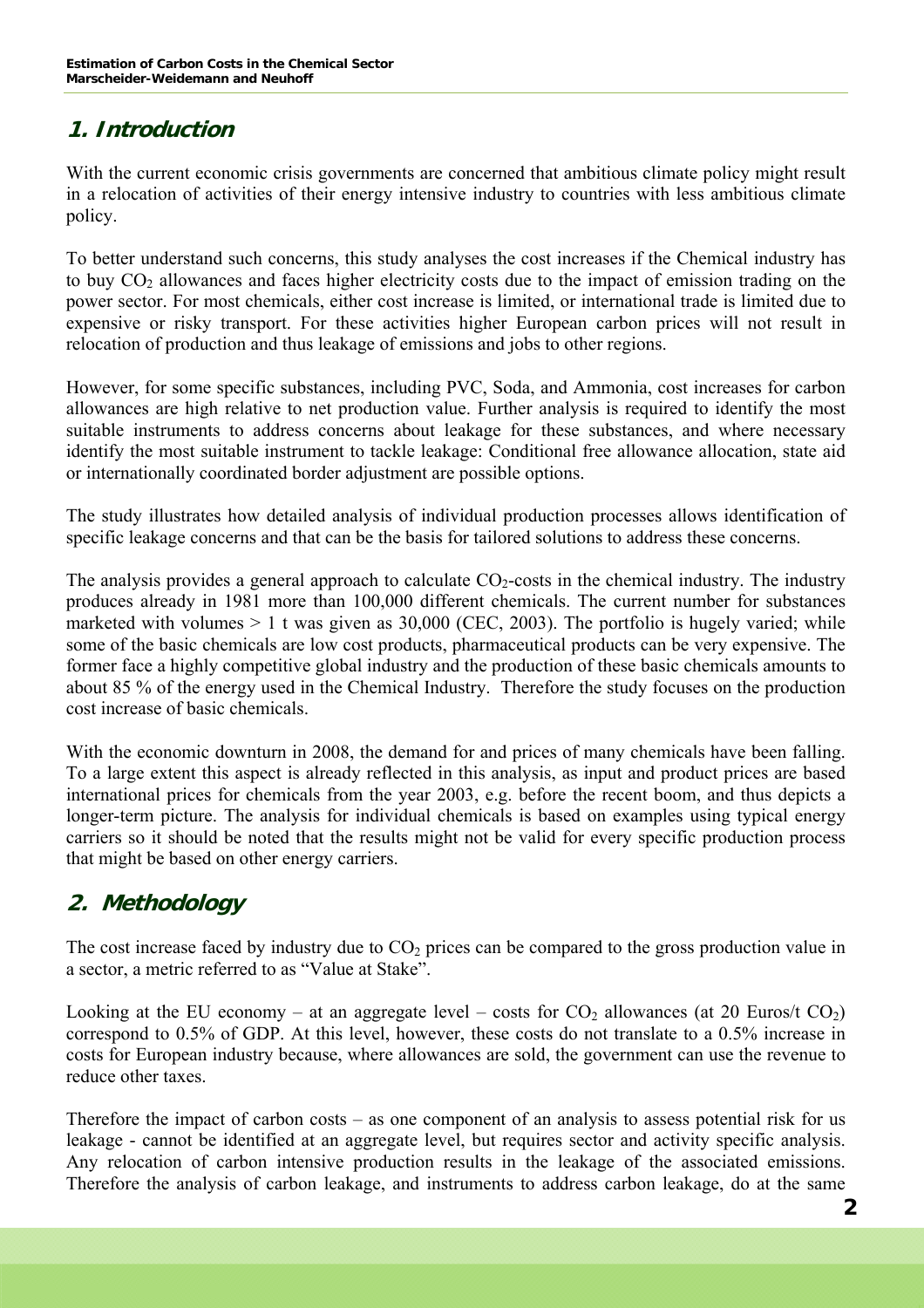time address concerns about company relocation and job or production leakage.

Changes in demand for final products, or shifts in production process will contribute to a changing production structure that is not associated with carbon pricing and is therefore not analysed here and should not be addressed with instruments of climate policy. Some industries are shifting their production towards countries with cheaper resources, e.g. because of gas in the middle-east or lower labour costs in other countries. This is a autonomous development that unrelated to carbon pricing. Our analysis aims to provide information on costs that allows decision makers to differentiate among drivers for decisions.

Carbon pricing by itself can, and should, result in a shift of demand towards less carbon intensive products. This process will happen with global harmonised carbon prices, and should not be undermined if there is a world with asymmetric carbon prices. After all, the change towards less carbon intensive products creates the opportunities for producers to innovate and supply those new products.

For this purpose, we assess the impact at the level of individual production processes in the chemical industry. We use a multi-stage approach of 'cost screening' for each of the process steps illustrated in Figure 1. This is described below:

In **Stage 1**, we look at the carbon costs of generating the feedstocks, e.g. naphtha. From the literature we take a figure of 0.405 t carbon dioxide emissions for the production of 1 t of naphtha (Reinaud 2005). This results in a cost increase of 8.1 Euros per ton naphtha. It is unclear whether this cost increase will result in a price increase for naphtha – as typically argued in the chemical industry – or will reduce the profits of the refining industry and not alter input costs for the chemical industry – as argued by the refining industry. Probably the reality is somewhere in the middle.

In **Stage 2** of the 'cost screening,' we calculate the costs for a specific production process of basic chemicals. Cost increases can be caused by fuel induced cost increases (including process emissions) and indirectly increased by higher electricity prices (assuming at this stage a 10 Euros/MWh cost increase). We relate this cost increase to the gross value added of the production process. This is not a metric with a clear threshold, as the risk of leakage or competitiveness distortions from carbon pricing will depend on many other factors like transport costs, regional demand and access to local input factors. However, we do think it provides a robust first screen in order to then focus more detailed analysis on sectors that exhibit a significant cost increase relative to gross value added.

For **Stage 3**, in which the basic chemicals are converted to the next product in the value chain, we only use examples that are likely to be the most carbon intensive: polyethylene, polypropylene and polyvinyl chloride.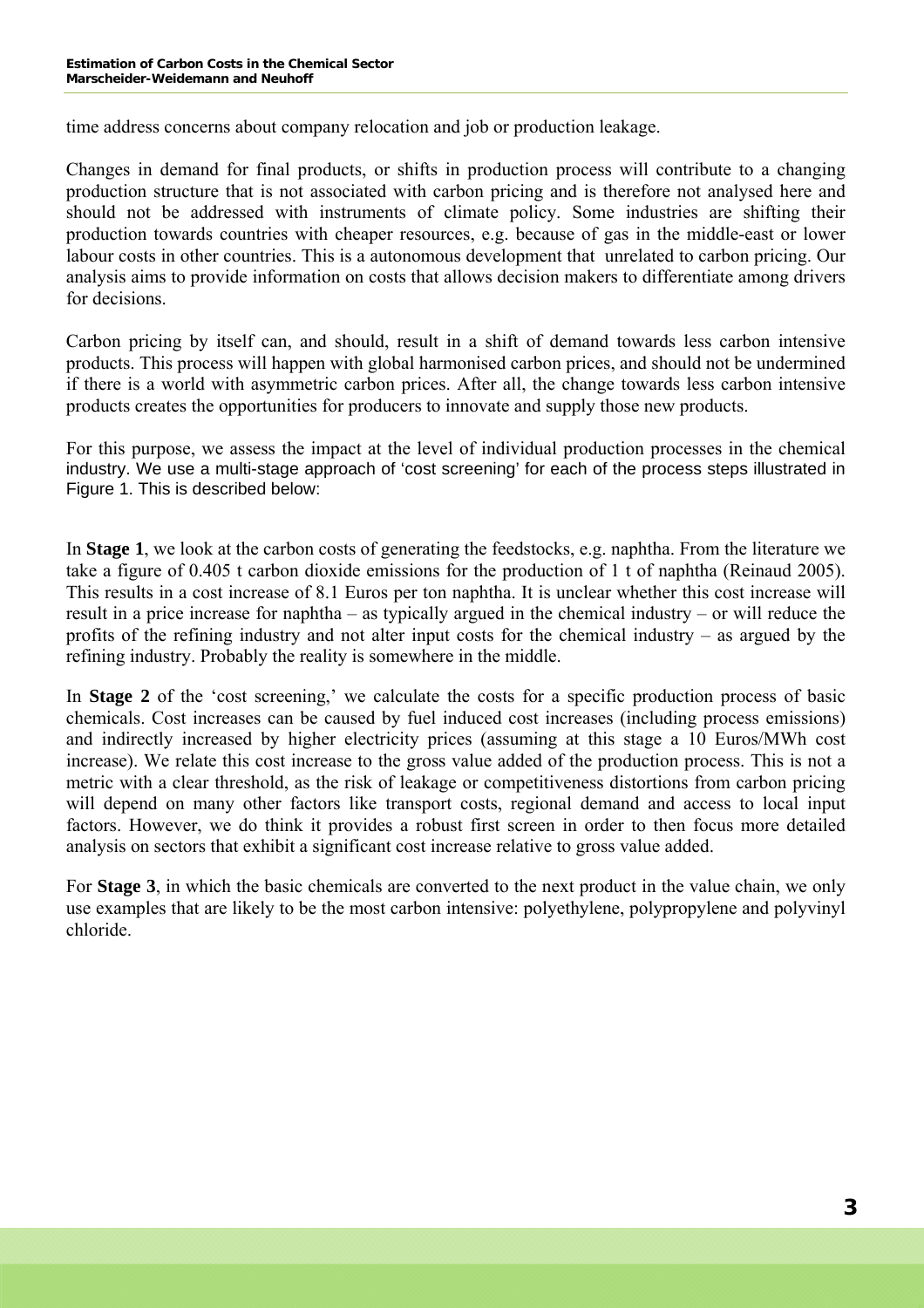

#### **Figure 1. Concept for the analysis of the chemical industry**

In the chemical sector (like in steel and cement), the manufacture of a product normally involves several process stages with intermediary products that can be traded and can thus in principle contribute to leakage. For such production processes, it is not sufficient to assess process steps independently. So we calculate the cost increases in **Stage 4** for whole sub-sector branches like e.g. "Manufacture of pesticides and other agro-chemical products". We also take into account the specific energy consumption.

Germany is chosen as an example because it is the largest producer of chemicals in Europe. We take the year 2003 as the base year, because production and sales figures as well as an energy balance are available for this year and can be matched to energy consumption figures from the German statistic office (Destatis, 2007a; AGEB, 2007).

Production values from the official industry statistic (Destatis, 2005a) and the German Association of the Chemical Industry (VCI, 2007) are used. To get prices for chemicals, we use the German foreign trade statistics for the year 2003 (Destatis, 2003a). Dividing the traded monetary quantity by the traded physical quantity for both imports and exports we get a weighted average price. This is of course a simplified approach because there are many different levels of purity and quality involved even with "simple" products such as soda ash and aluminium oxide. When prices in trade statistics were unavailable, we use other sources, e.g. for Acetylene information was used from gas trading companies. These calculations are also used for the price of inorganic raw materials (Table 1). The use factors are taken from literature (Bradke, 1998; Ecoinvent, 2004).

In order to calculate the net production value of a chemical, we only consider the costs of the energy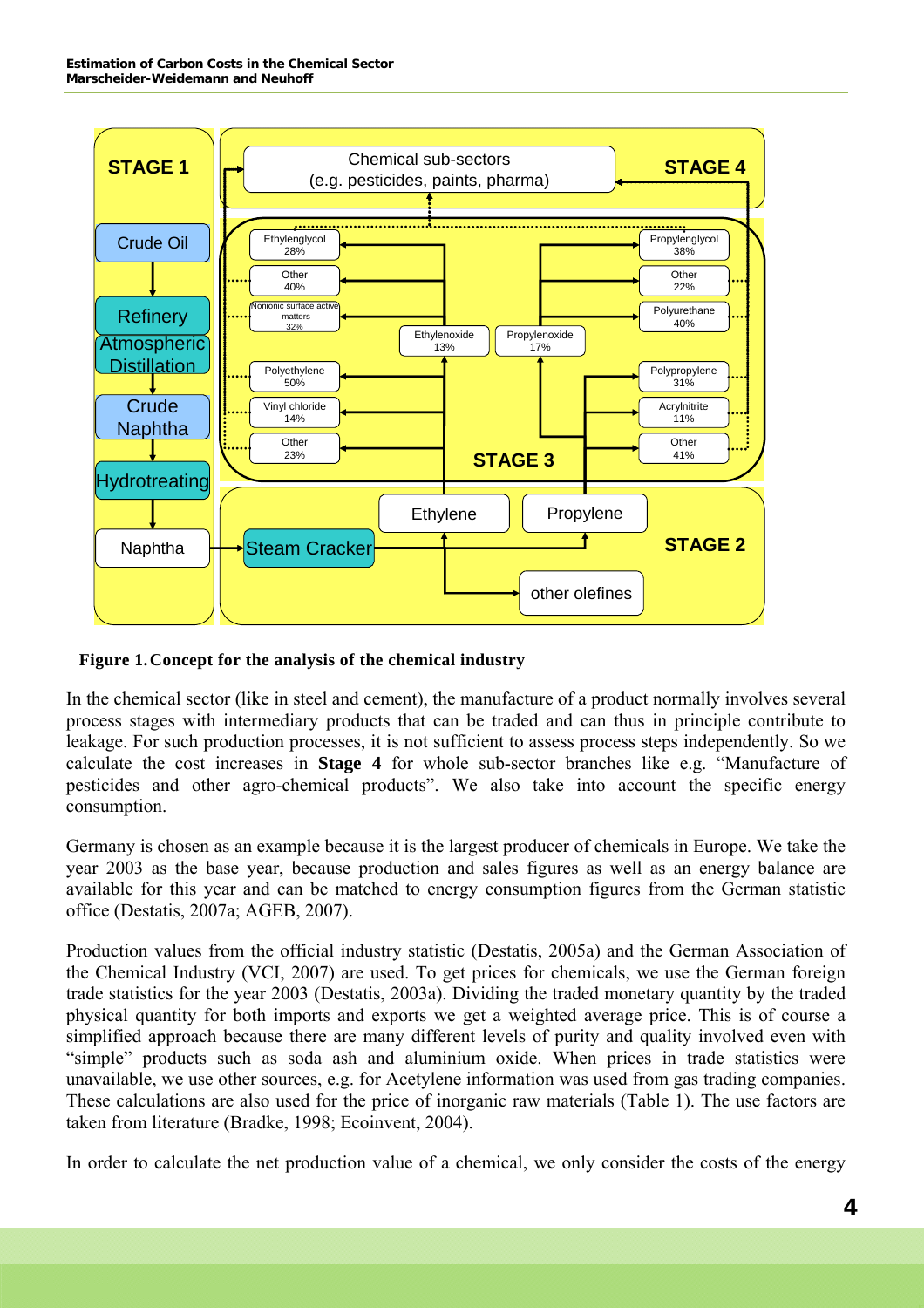consumption and the raw materials. These are the main cost factors for basic chemicals; personnel costs, for example, only constitute about 20% of total costs (Destatis, 2003b).

|                   | Costs [Euro/t] | Carbon intensity of production              |
|-------------------|----------------|---------------------------------------------|
| Sodium chloride   | 24.7           | 1.75 t/t for Chlorine, 1.5 t/t for soda ash |
| Lime (CaO)        | 73.3           | 0.9 t/t for calcium carbide                 |
| Calcium carbonate | 14.6           | 1.2 t/t for soda ash                        |
| <b>Bauxit</b>     | 111.4          | 1.03 t/t for aluminium oxide                |

#### **Table 1. Costs for raw materials and their input into processes**

production value 30,639 million Euros, the gross value added 18,125 million Euros and the net value added 14,384 million Euros (Destatis, 2005b). The production value given for the sub-sectors of the Chemical Industry is the net production value. In 2003, the gross production value for the sub-sector "basic chemicals" was 65,576 million Euros, the net

|                |                | Conversion<br>efficiency [%] | Price of energy service including<br>efficiency [million Euro/PJ] |
|----------------|----------------|------------------------------|-------------------------------------------------------------------|
| Electricity    | 277,800 MWh/PJ | 0.7                          | 3.89                                                              |
| Coal           | 0.098 t CO2/GJ | 0.85                         | 2.31                                                              |
| Gas            | 0.056 t CO2/GJ | 0.9                          | 1.25                                                              |
| Oil            | 0.077 t CO2/GJ | 1.0                          | 1,55                                                              |
| Average factor |                |                              | 1,70                                                              |

## **Table 2. Factors for the combustion of energy carriers (IPCC, 2007)**

respect to  $CO_2$ -emissions) as well as from heavy oil/waste oil we use an average factor of 1.7 million Euros/PJ for the fuel used, see Table 2. Because many products like hydrogen, methanol or ammonia are made from natural gas (favourable in

indirect emissions to different t output factors. In our calculation,  $Q_i$  is the production volume and  $p_i$  the product price (per ton) for the different outputs. Chemical production processes, especially steam crackers and distillation generate multiple products. This raises the question of how costs due to  $CO<sub>2</sub>$  emissions and gross value added should be attributed. We use the following formula to determine the share  $X_i$  of both gross value added and of total direct and

 $X_i = Q_i * p_i / SUM_i (Q_i * p_i)$ 

# **3. Calculations**

al., 2006). We used industry sources for prices and quantities of the different production factors to attribute the gross value added and emissions to the different products. For the calculations of the value chain we made the following assumptions supported by statistics, industry data and research reports (German IKARUS-Project: Bradke, 1998; Patel et al., 2000; Patel et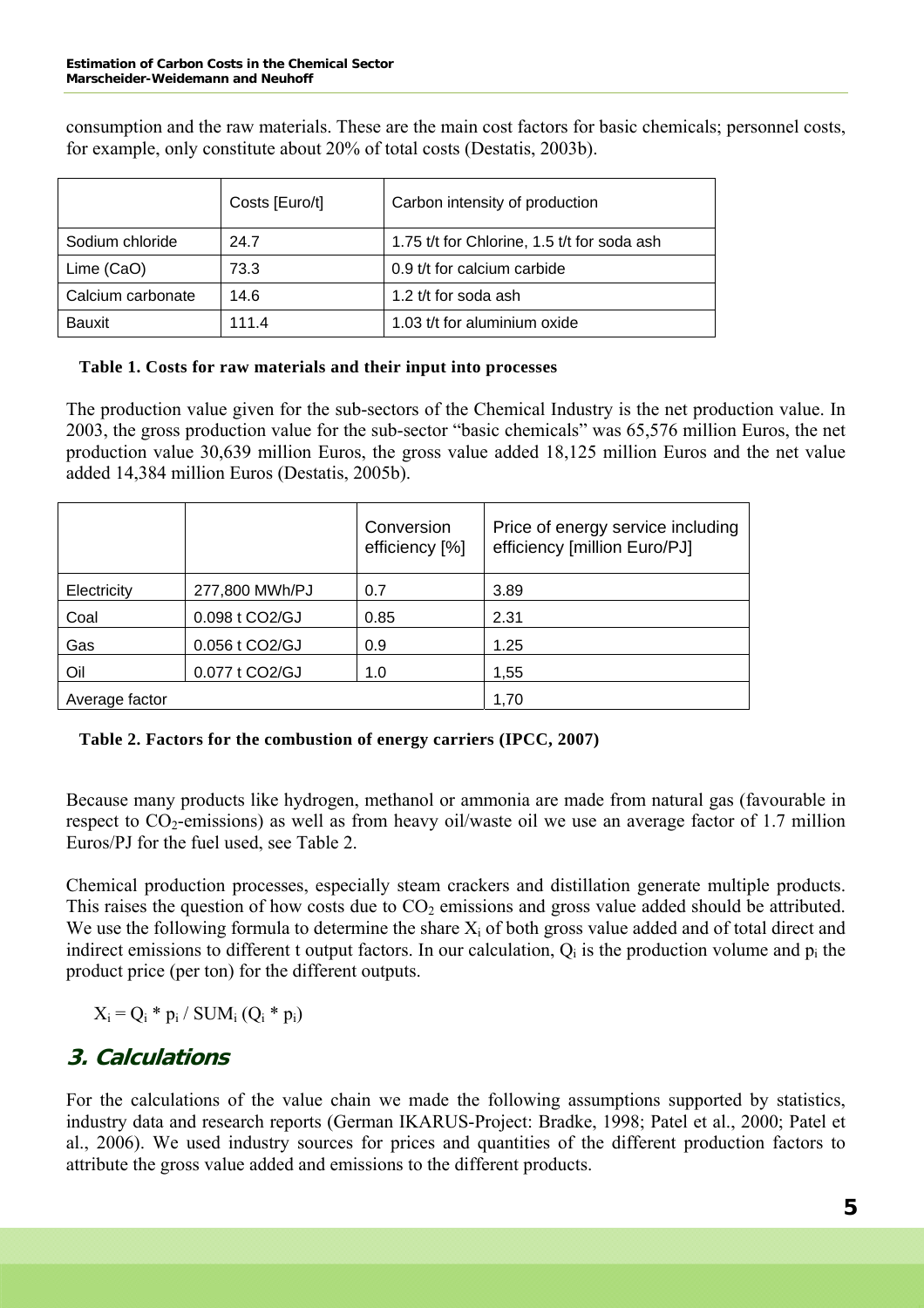# 3.1 Stage 1: Feedstock and fuels

Important feedstocks for the Chemical Industry are naphtha, fuel oils and natural gas. In some of the processes, for example in steam cracker, these feedstocks are partly burned as fuel to provide the necessary energy, but the main part of the feedstock is converted into organic chemicals (so called nonenergy use).

Table 3 illustrates the varying emissions of producing fuels. For Natural Gas, e.g. the TGT amount differs from 2,460 kg/TJ (German gas) to 21,958 kg/TJ (PROBAS, 2008). As fuels are traded on international markets, their price is determined by the international prices. These are currently not cost reflective but determined by oligopoly or scarcity pricing. We assume that primary fuel prices will stay globally harmonised and do therefore not pursue an analysis of leakage associated with primary fuel prices.

In this article, only the emissions from the naphtha production are taken into account for the chemical industry, because gas, fuel oil and coal are traded globally and do not reflect price differentials from the carbon costs during fuel extraction.

|          | Euro/t CO <sub>2</sub> | t CO <sub>2</sub> /t of fuel | Certificate<br>costs Euro/t<br>of fuel |
|----------|------------------------|------------------------------|----------------------------------------|
| Coal     | 20                     | 0.422                        | 8.4                                    |
| Gas      | 20                     | 0.108-.964                   | $2.2 - 19.6$                           |
| Oil      | 20                     | 0.405                        | 8.1                                    |
| Naphtha  | 20                     | 0.405                        | 8.1                                    |
| Fuel mix |                        |                              | 6.1                                    |

**Table 3 . Emission factors and costs for the producing of energy carriers (without combustion; PROBAS, 2008; Reinaud, 2005).** 

# 3.2 Stage 2: Selected basic chemicals

## **3.2.1 Steam cracker**

The net production value for ethylene from steam crackers in 2003 was estimated at 1,015 million Euros (see Table 4). Under our  $CO<sub>2</sub>$  price assumptions, production costs under full auctioning would thus increase by approx. 91 million Euros, or 9 % relative to net production value. The figures for propylene and butylene are also given in Table 4.

When cracking naphtha or gas oil, many other petrochemical products are also formed in the chemical equilibrium. That is why the specific energy consumption in Table 4 is referred to all mentioned olefins. Because Naphtha is mainly used for the cracking process in Europe we also calculated a naphthainduced cost increase for producing the naphtha (stage 1), using the figures from Table 3.

## **3.2.2 Chlor-alkali process**

The net production value for the joint production of chlorine and NaOH was estimated at 110 million Euros for 2003. For our  $CO<sub>2</sub>$  price assumptions, production costs under full auctioning would thus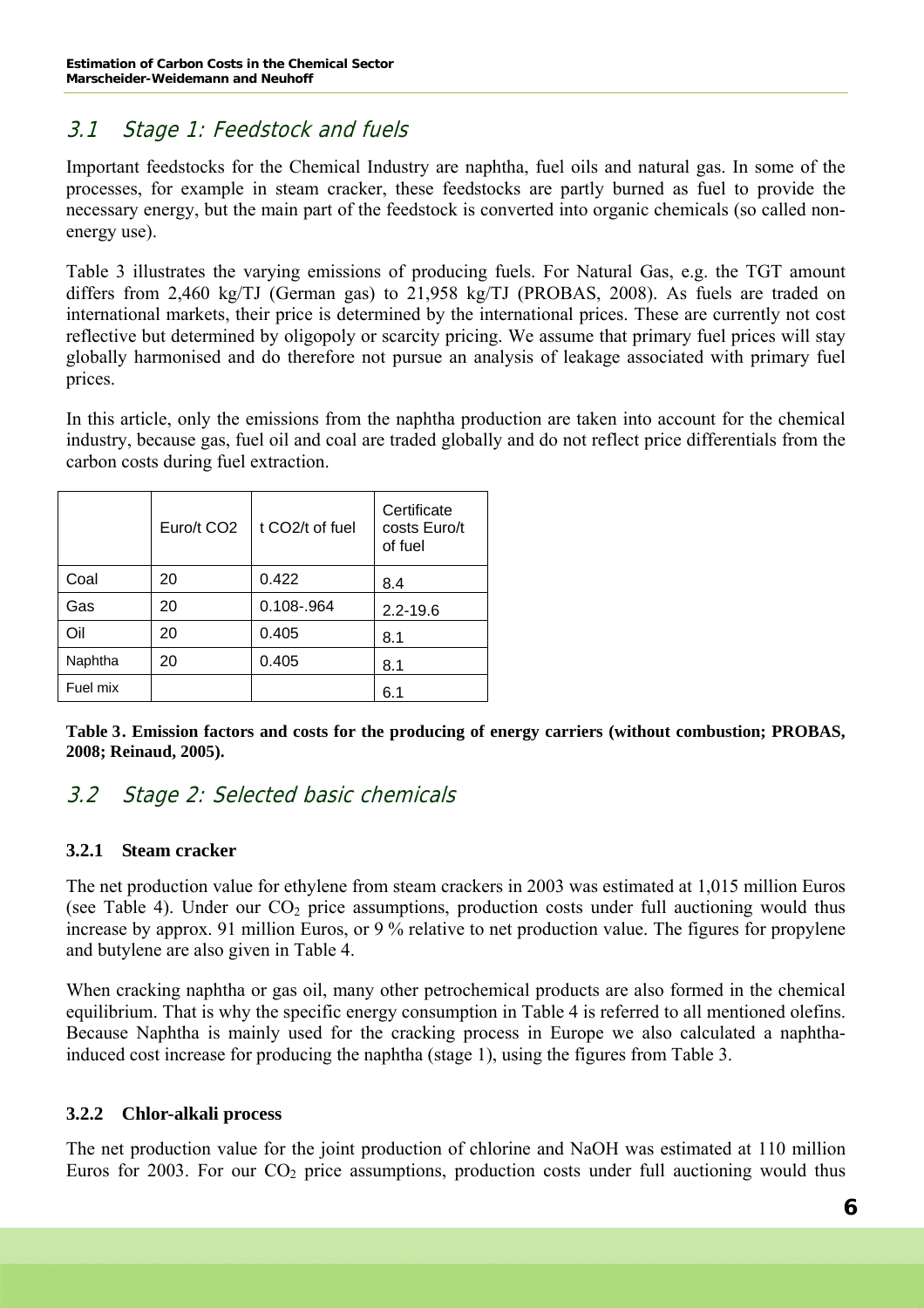increase by 161 million Euros, or 146 % relative to net production value.

Chlorine is a primary chemical on which two-thirds of the chemistry industry's turnover depends. Chlorine and caustic soda (sodium hydroxide, as it is technically called) are co-products that are produced in equal proportions from the electrolysis of brine. 1.75 t NaCl is needed per ton of chlorine (BREF, 2001).

Three different electrolysis processes exist for manufacturing chlorine: the membrane process, the diaphragm process and the mercury-cell process. For environmental reasons, mercury-cell plants are currently phased out because of their mercury emissions. New plants are built employing the membrane process because this has the most economic capital and energy costs. To calculate the average energy demand, a mix of different production processes is assumed for 2003: 34 % use of membrane process, 27 % mercury and 32 % diaphragm process with the remaining 7 % of chlorine produced from HCl electrolysis. Heat is necessary to concentrate the Sodium hydroxide to a 50 % solution, which is usual in trade. For 1 ton of chlorine 1.13 tons of NaOH is produced. Hydrogen as by-product of the electrolysis is not shown in Table 3 because it is often flared (R2H, 2008). The specific energy consumption is transferred to the chlorine production.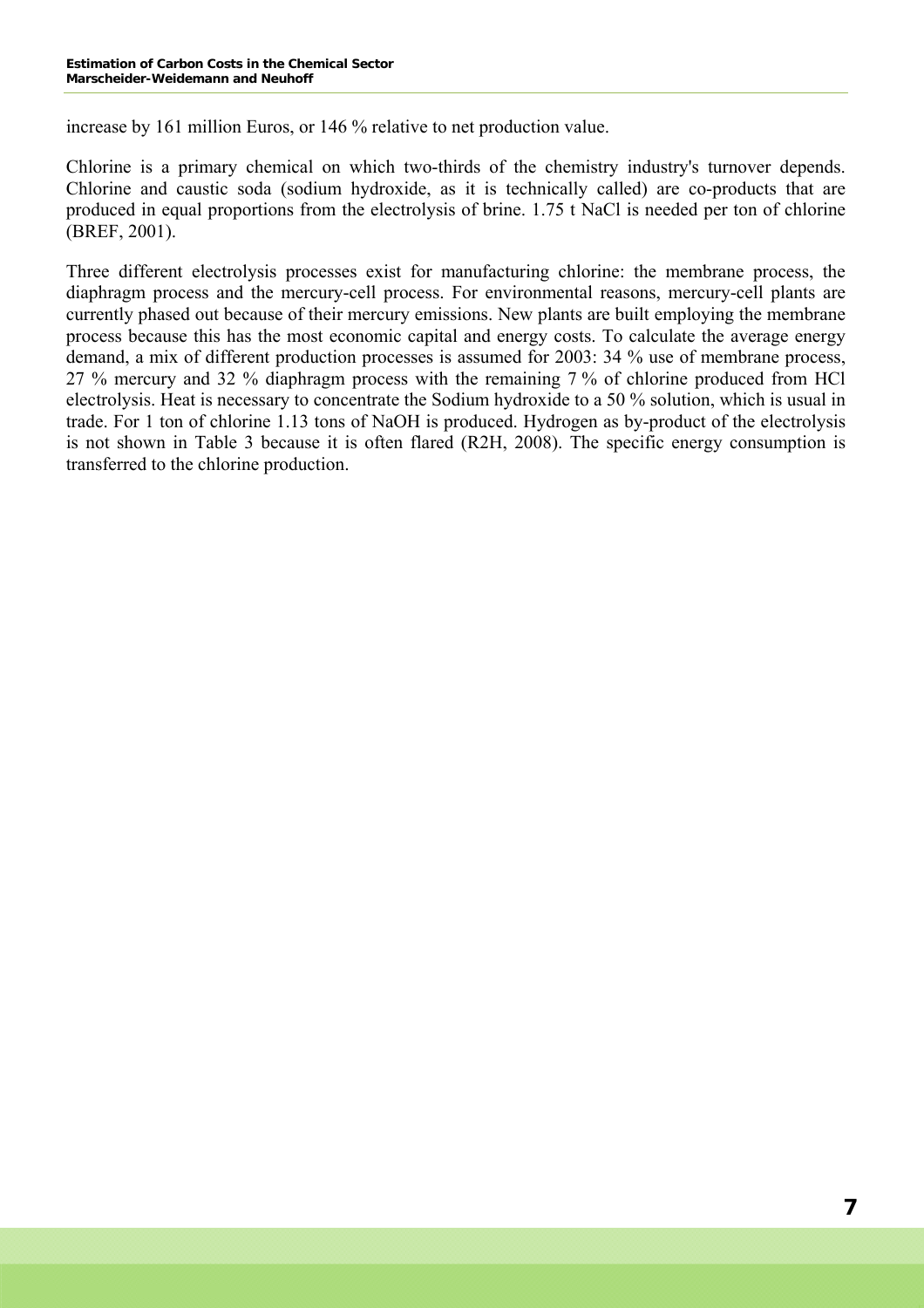|                     | Average<br>foreign trade<br>price | Quantity         | <b>Gross</b><br>production<br>value | <b>Net</b><br>production<br>value | <b>Specific energy</b><br>consumption |                        | Cost increase [%]                |                        |                               |       |
|---------------------|-----------------------------------|------------------|-------------------------------------|-----------------------------------|---------------------------------------|------------------------|----------------------------------|------------------------|-------------------------------|-------|
|                     | [Euro/t]                          | [1,000]<br>tons] | [Million Euro]                      |                                   | Fuel<br>[GJ/t]                        | Electricity<br>[kWh/t] | <b>Fuel induced</b><br>(Stage 1) | <b>Fuel</b><br>induced | <b>Electricity</b><br>induced | Sum   |
| Steam cracking      |                                   | 11,175           | 5,114                               | 2,125                             | 4.91                                  | 51.9                   |                                  |                        |                               |       |
| Ethylene            | 466                               | 5,240            | 2,442                               | 1,015                             |                                       |                        | 4.2                              | 4.4                    | 0.4                           | 9.0   |
| Propylene           | 449                               | 3,651            | 1,641                               | 682                               |                                       | 4.3                    |                                  | 4.4                    | 0.4                           | 9.1   |
| <b>Butadiene</b>    | 485                               | 1,160            | 545                                 | 226                               |                                       |                        | 3.9                              | 4.4                    | 0.4                           | 8.7   |
| <b>Butene</b>       | 417                               | 1,124            | 484                                 | 201                               |                                       |                        | 4.8                              | 4.4                    | 0.4                           | 9.6   |
|                     | Chlor-alkali electrolysis         |                  | 933                                 | 110                               | 1.20                                  | 2,911                  | $\blacksquare$                   | 7.0                    | 139.2                         | 146.1 |
| Chlorine            | 162                               | 3,769            | 610                                 | 72                                |                                       |                        |                                  |                        |                               |       |
| Sodium<br>hydroxide | 84                                | 3,821            | 323                                 | 38                                |                                       |                        |                                  |                        |                               |       |
| Air separation      |                                   |                  | 1,371                               | 933                               | $\mathbf 0$                           | 470                    | $\blacksquare$                   | $\mathbf 0$            | 11.4                          | 11.4  |
| Oxygen              | 96                                | 9,869            | 952                                 | 648                               |                                       |                        |                                  |                        |                               |       |
| Nitrogen            | 67                                | 6,269            | 419                                 | 285                               |                                       |                        |                                  |                        |                               |       |
| Hydrogen            | 170                               | 336              | 1,238                               | 1,011                             | 61.6                                  | 2,770                  | $\blacksquare$                   | 3.5                    | 1.3                           | 4.8   |

**7**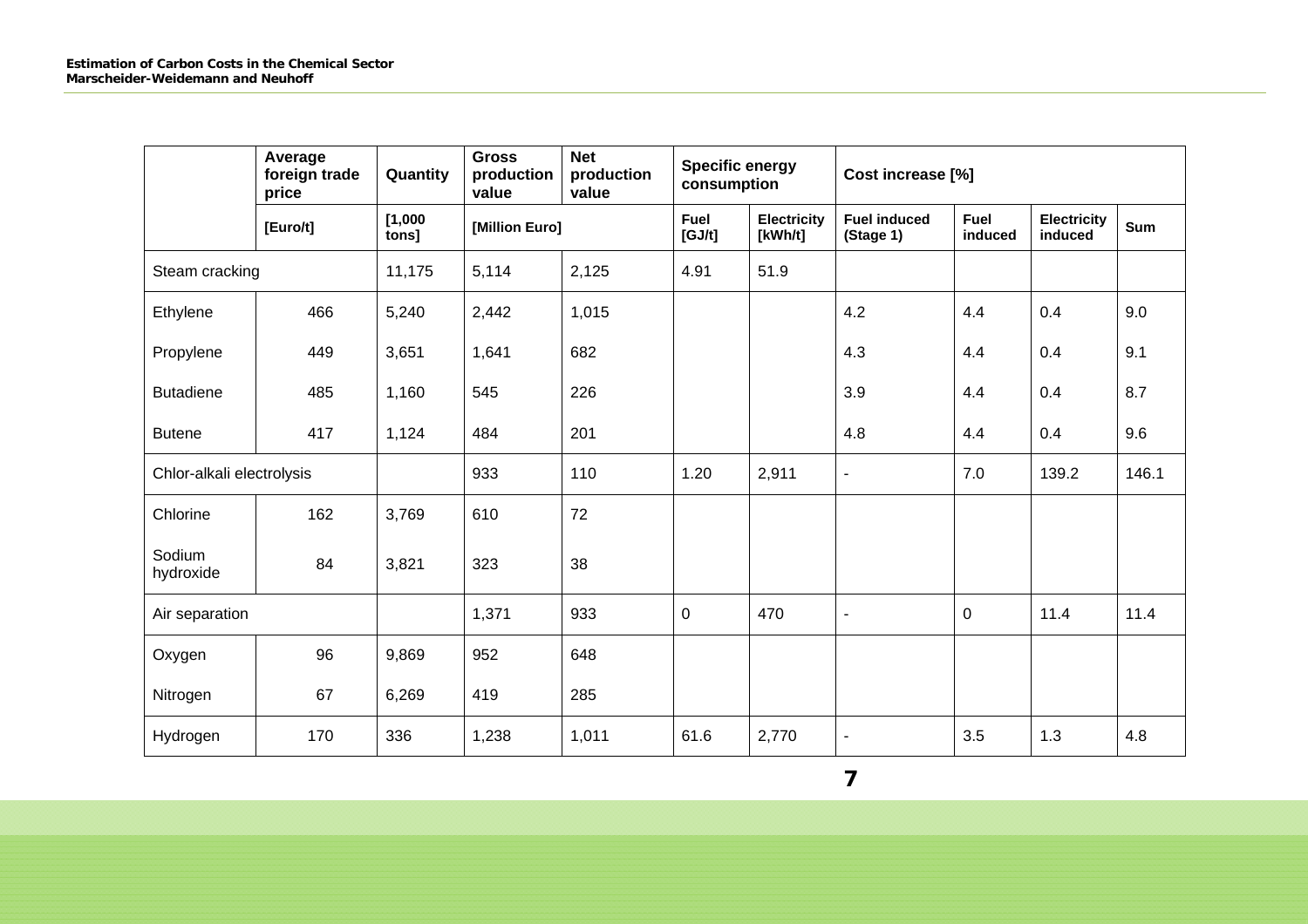|                                | Average<br>foreign trade<br>price | Quantity         | <b>Gross</b><br>production<br>value | <b>Net</b><br>production<br>value | <b>Specific energy</b><br>consumption |                               | Cost increase [%]                |                        |                               |      |
|--------------------------------|-----------------------------------|------------------|-------------------------------------|-----------------------------------|---------------------------------------|-------------------------------|----------------------------------|------------------------|-------------------------------|------|
|                                | [Euro/t]                          | [1,000]<br>tons] | [Million Euro]                      |                                   | <b>Fuel</b><br>[GJ/t]                 | <b>Electricity</b><br>[kWh/t] | <b>Fuel induced</b><br>(Stage 1) | <b>Fuel</b><br>induced | <b>Electricity</b><br>induced | Sum  |
| Al <sub>2</sub> O <sub>3</sub> | 374                               | 710              | 266                                 | 145                               | 8                                     | 270                           | $\blacksquare$                   | 6.7                    | 1.9                           | 8.5  |
| Soda ash                       | 137                               | 1,493            | 205                                 | 176                               | 9.2                                   | 40                            | $\blacksquare$                   | 13.3                   | 0.5                           | 13.7 |
| Methanol                       | 228                               | 2008             | 458                                 | 199                               | 2.5                                   | 120                           | $\blacksquare$                   | 4.3                    | 1.7                           | 6.0  |
| Ammonia                        | 183                               | 3,404            | 623                                 | 348                               | 4.6                                   | 47                            | $\blacksquare$                   | 7.7                    | 0.6                           | 8.3  |
| CaC <sub>2</sub>               | 356                               | 176              | 63                                  | 18                                | 3                                     | 3,100                         | $\blacksquare$                   | 4.9                    | 41.4                          | 46.3 |
| Acetylene                      | 5,000                             | 120              | 600                                 | 487                               | 43.5                                  | 6,300                         | $\blacksquare$                   | 1.8                    | 2.2                           | 4.0  |
| Aromatics production           |                                   | 3,360            | 1,256                               | 565                               | 3                                     | 15                            | $\overline{\phantom{a}}$         | 3.0                    | 0.1                           | 3.2  |
| Benzene                        | 382                               | 2,165            | 827                                 | 372                               |                                       |                               |                                  |                        |                               |      |
| Toluene                        | 348                               | 612              | 213                                 | 96                                |                                       |                               |                                  |                        |                               |      |
| <b>Xylenes</b>                 | 371                               | 583              | 216                                 | 97                                |                                       |                               |                                  |                        |                               |      |

**Table 4. Figures and percentage cost increases for stage 2 chemicals**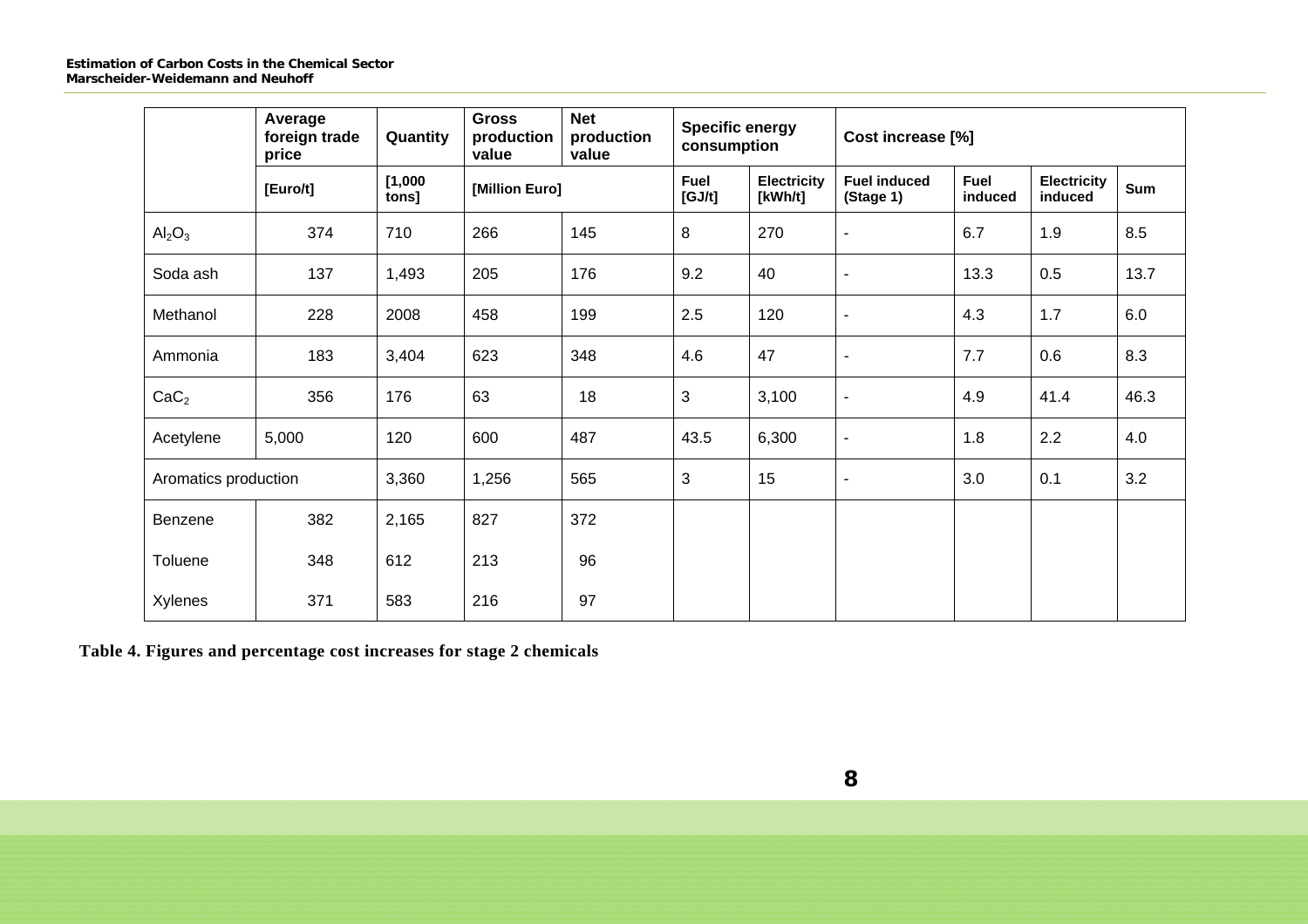## **3.2.3 Separation of air into**  $O_2$  **and**  $N_2$

The net production value for the joint production of oxygen and nitrogen together was estimated at 933 million Euros for 2003. For our  $CO<sub>2</sub>$  price assumptions, production costs under full auctioning would thus increase by 106 million Euros, or 11.4 % relative to net production value..

Although adsorptive and membrane applications for air separation have been developed, most oxygen still comes from big cryogenic air separation plants. The purification and refrigeration of the air is followed by a distillation step. By-products are noble gases like Argon, Neon or Helium. Oxygen and Nitrogen are also used in other sectors outside the Chemical Industry, e.g. steel or glass production.

## **3.2.4 Hydrogen**

The net production value for the joint production of hydrogen was estimated at 1,011 million Euros for 2003. For our  $CO<sub>2</sub>$  price assumptions, production costs under full auctioning would thus increase by 48 million Euros, or 4.8 % relative to net production value.

Hydrogen is used in various reactions in the whole organic and inorganic Chemical Industry. Most industrial hydrogen is produced by steam reforming of natural gas (Boustead, 2005).

## **3.2.5 Aluminium oxide**

The net production value for the production of aluminium oxide was estimated at 145 million Euros for 2003. For our  $CO<sub>2</sub>$  price assumptions, production costs under full auctioning would thus increase by 12.3 million Euros, or 8.5 % relative to net production value.

The majority of  $A<sub>12</sub>O<sub>3</sub>$  is used for electrolysis in the aluminium production. For this function, the ore bauxite is purified in the Bayer process. In a first step, bauxite is converted to aluminium hydroxide Al(OH)<sub>3</sub> by treating it with NaOH at 175 °C. The Al(OH)<sub>3</sub> is dissolved as complex [Al(OH)<sub>4</sub>] and the impurities are filtered away (red mud). After cooling, the  $Al(OH)$ <sub>3</sub> precipitates and it is calcinated at  $1050^{\circ}$ C, which results in water free Al<sub>2</sub>O<sub>3</sub>.

## **3.2.6 Soda ash**

The net production value for the production of Soda ash (sodium carbonate) was estimated at 176 million Euros for 2003. For our  $CO<sub>2</sub>$  price assumptions, production costs under full auctioning would thus increase by 24 million Euros, or 13.7 % relative to net production value.

In the Solvay process, Soda ash is produced by first adding ammonia and then carbon dioxide into a saturated NaCl-solution.

 $NH_3+CO_2 + NaCl + H_2O \rightarrow NaHCO_3 + NH_4Cl$ 

Through Calcination of the sodium hydrogencarbonate the Soda ash  $(Na_2CO_3)$  is produced:

 $2 \text{ NaHCO}_3 \rightarrow \text{Na}_2\text{CO}_3 + \text{H}_2\text{O} + \text{CO}_2.$ 

Carbon dioxide and the ammonia are then recycled:

 $2NH_4Cl + CaO \rightarrow 2NH_3 + H_2O + CaCl_2$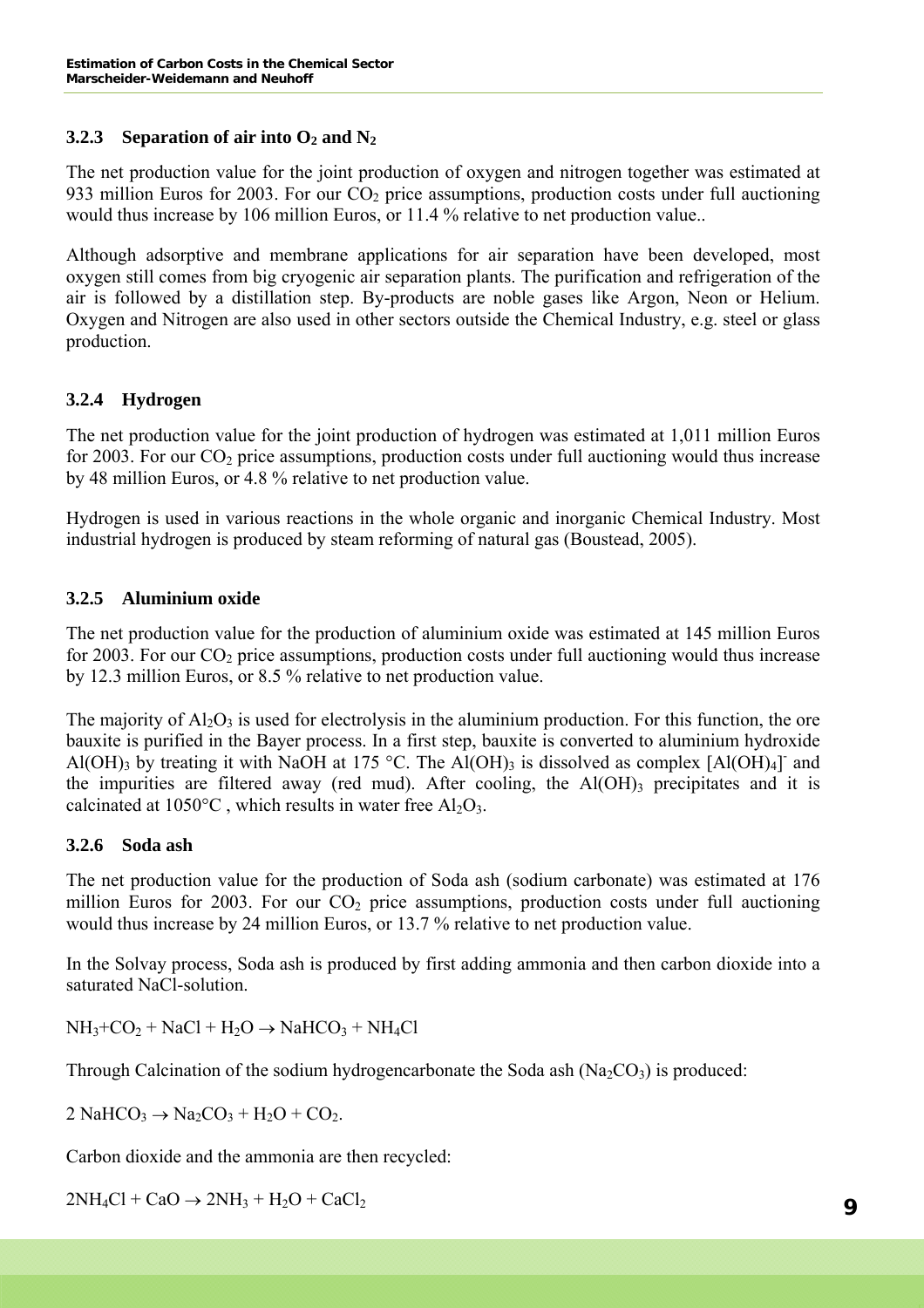The inputs into the [Solvay process](http://en.wikipedia.org/wiki/Solvay_process) are brine and limestone, while calcium chloride is discarded as waste. The specific energy consumption depends on the purity and physical structure of the Soda ash.

## **3.2.7 Methanol**

The net production value for methanol was estimated at 199 million Euros for 2003. For our  $CO<sub>2</sub>$ price assumptions, production costs under full auctioning would thus increase by 11.9 million Euros, or 6.0 % relative to net production value.

After ammonia, methanol is the next largest product made from synthesis gas. As is the case with ammonia, synthesis gas is mainly produced from natural gas because of the reasonable capital costs and energy consumption involved (Ullmann, 2008). In the frame of waste utilization such as, e.g. high vacuum distillation residues, the wastes are gasified to synthesis gas and converted into methanol.

The most favourable method is a combination of steam reforming and partial oxidisation. In the latter, energy is released which would otherwise have to be supplied from outside the reaction zone in conventional reforming. Both processes can be controlled so that the best ratio for methanol production of hydrogen to carbon monoxide (about 2) can be selected. The formation of methanol from synthesis gas is exothermic:

 $2 \text{H}_2 + \text{CO} \rightarrow \text{H}_3\text{CO} \text{H} \quad \Delta \text{H} = -90.7 \text{ kJ/mol}$ 

Globally, natural gas is the most commonly used raw material for producing methanol. In Germany, however, more than 50% of the feedstock for methanol is from distillation residues and heavy oils. Off-gas from acetylene production is also used. This is taken into account when calculating the net production value for methanol: Based on our assumptions, if natural gas were used to produce methanol in Germany, the high average gas price for industry here would result in methanol costing more to produce than its sales would generate.

## **3.2.8 Ammonia**

The net production value added for the production of ammonia was estimated at 348 million Euros for 2003. For our  $CO<sub>2</sub>$  price assumptions, production costs under full auctioning would thus increase by 28.9 million Euros, or 8.3 % relative to net production value added.

About 1.4 % of the world consumption of fossil energy (not including combustion of wood) goes into the production of ammonia. In developing countries, ammonia is generally one of the first products of industrialization. 83 % of world nitrogen consumption is for fertilizers, so it can be taken as a measure of fertilizer production. Ammonia may be applied as a gas or converted to other chemical forms such as urea and applied either in granular form or in solution. Ammonia is also formed as a by-product in coking plants, but the amount produced is less than 1 per cent. Ammonia is produced by the Haber-Bosch method in 3 steps (Ullmann, 2008):

- 1. Production of a mixture of  $H_2$ , CO, N<sub>2</sub>
- 2. Conversion of CO to  $CO<sub>2</sub>$  and isolation of the  $CO<sub>2</sub>$  from the process gas
- 3. Conversion of  $H_2$  and  $N_2$  to  $NH_3$

The first stage is the most energy-intensive. The hydrogen required for making ammonia results principally from the partial oxidation or steam reforming of hydrocarbons using steam and catalytic converters. This is followed by the isolation of carbon monoxide by converting and rinsing or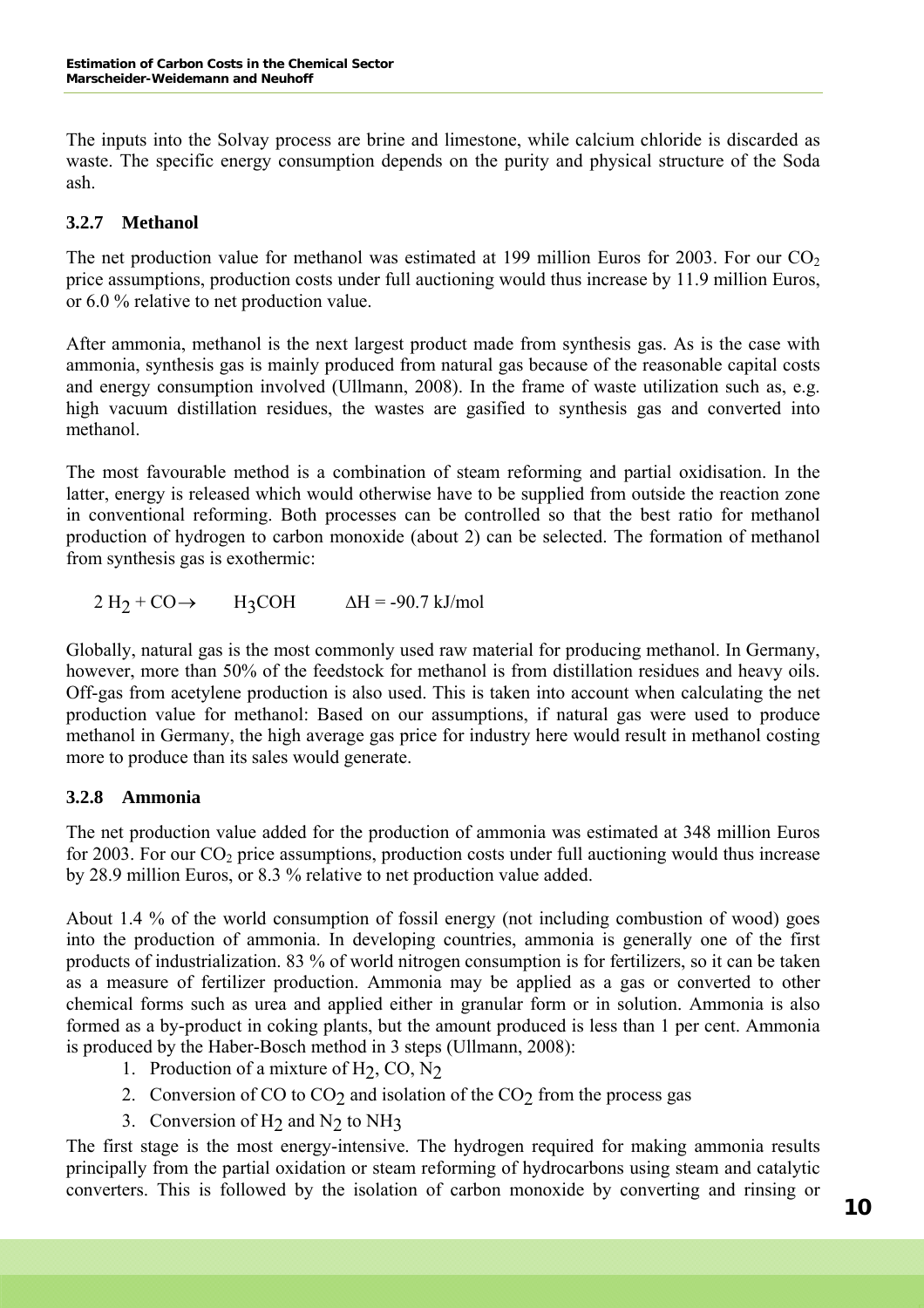absorbing the carbon dioxide formed. Finally, the exothermic conversion of nitrogen and hydrogen to ammonia takes place:

 $3 H<sub>2</sub> + N<sub>2</sub> \rightarrow 2 NH<sub>3</sub>$   $\Delta H = -45.9$  kJ/Mol

Some ammonia production is combined with urea production, in which case the carbon dioxide can be reused:

 $2 NH_3 + CO_2 \rightarrow CO(NH_2)2 + H_2O$ 

In other processes, the production of ammonia and methanol is combined. An air separation unit supplies the required nitrogen and the oxygen obtained is used to produce methanol synthesis gas (Arpe, 2007).

The specific energy consumption of the process depends on the feedstock used. The lowest consumption is achieved with the use of natural gas, the highest consumption results from gasification of coal (Ullmann, 2008).

## **3.2.9 Calcium Carbide**

The net production value for the production of calcium carbide was estimated at 18 million Euros for 2003. For our  $CO<sub>2</sub>$  price assumptions, production costs under full auctioning would thus increase by 8.6 million Euros, or 46.3 % relative to the net production value.

Calcium carbide is produced with an electric arc furnace loaded with a mixture of lime and coke at  $2000 °C$ :

 $CaO + 3C \rightarrow CaC_2 + CO$ .

Calcium carbide can be converted at high temperature to calcium cyanamide, which is used as fertilizer:  $CaC_2 + N_2 \rightarrow CaCN_2 + C$ 

## **3.2.10 Acetylene**

The net production value for the production of acetylene was estimated at 487 million Euros for 2003. For our  $CO<sub>2</sub>$  price assumptions, production costs under full auctioning would thus increase by 19.5 million Euros, or 4.0 % relative to net production value..

The relatively low effect of  $CO<sub>2</sub>$  pricing on the production of acetylene is an effect of the high price of this gaseous chemical. Because acetylene tends towards spontaneous decomposition, it is sold in special gas cylinders. Huge amounts of acetylene is sold in bundles of gas cylinders, which results in the price of 5,000 Euro per ton, see Table 4.

Acetylene can be produced from calcium carbide:

 $CaC_2 + H_2O \rightarrow C_2H_2 + CaO.$ 

It is also produced directly from hydrocarbons, in a process that requires high temperatures and very short reaction times. In Germany this is technically realised in combustion (BASF process) or in electro-thermic processes (Hüls Arc Process).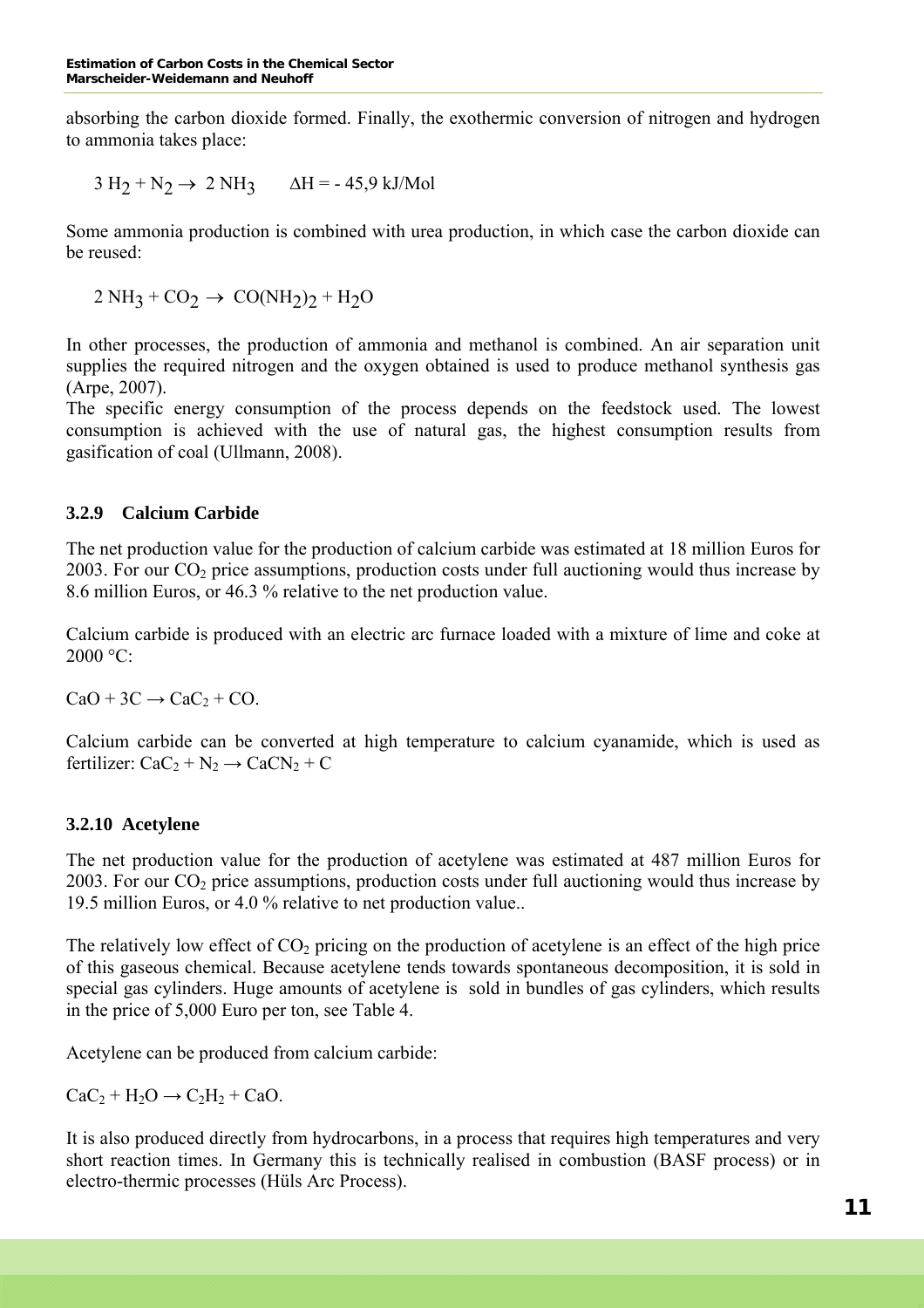## **3.2.11 Aromatics**

The net production value for the production of benzene, toluene and xylene was estimated at 565 million Euros for 2003. For our  $CO<sub>2</sub>$  price assumptions, production costs under full auctioning would thus increase by 17.9 million Euros, or 3.2 % relative to net production value.

The specific energy demand for the aromatic compounds is relatively low, because they are mainly separated by extraction or extractive distillation from aromatic rich compounds, like e.g. pyrolysis gasoline or reformate. Some special processes are used to transform an aromatic compound into another, e.g. hydrodealkylation to produce benzene from toluene.

# 3.3 Example for Stage 3 Substances: Polyolefines

The net production value for the production of polyethylene was estimated at 204 million Euros for 2003. For our  $CO<sub>2</sub>$  price assumptions, production costs under full auctioning would thus increase by 32 million Euros, or 2.6 % relative to net production value.. Based on Arpe (2007) we assume that the following shares of primary products are used as input factors for polyethylene, polypropylene and PVCs.

|               | Ethylene | Propylene | Cl <sub>2</sub> |
|---------------|----------|-----------|-----------------|
| Polyethylene  | 50 %     | -         | -               |
| Polypropylene |          | 42 %      |                 |
| <b>PVC</b>    | 14%      | -         | 36%             |

#### **Table 5. Share of ethylene, propylene and chlorine for polyolefines in Germany (Arpe, 2007)**

In addition to the direct emissions from the production of polyethylene, it is assumed, that the additional costs from stage 2 are passed over to the Polyolefine producers.

In Table 6 the cost increase as sum of stage 2 and 3 is described.

|                   | Average<br>foreign<br>trade price<br>[Euro/t] | Quantity<br>[1,000]<br>tons] | Gross<br>productio<br>n value | <b>Net</b><br>prod<br>uctio<br>n<br>valu<br>e |        | Specific energy<br>consumption | Cost increase [%] |         |                 |             |      |
|-------------------|-----------------------------------------------|------------------------------|-------------------------------|-----------------------------------------------|--------|--------------------------------|-------------------|---------|-----------------|-------------|------|
|                   |                                               |                              |                               | [million Euro]                                |        | electricity<br>[kWh/t]         |                   | Stage 2 | Fuel<br>induced | electricity | Sum  |
|                   |                                               |                              |                               |                                               | [GJ/t] |                                | fuel              | elec.   |                 | induced     |      |
| Polyethy<br>lene  | 753                                           | 2,051                        | 1,253                         | 204                                           | $-1.6$ | 930                            | 0.7               | 0.2     | 0.0             | 4.6         | 5.5  |
| Polypro<br>pylene | 777                                           | 1,664                        | 1,293                         | 467                                           | 9.7    | 600                            | 1.6               | 0.1     | 1.2             | 2.5         | 5.3  |
| <b>PVC</b>        | 616                                           | 1,524                        | 939                           | 375                                           | 2.5    | 403                            | 2.2               | 6.2     | 5.0             | 1.7         | 20.4 |

## **Table 6. Figures for the polyolefines**

# 3.4 Stage 4: the sub-branches of the Chemical Industry

Using the same methodology, it is also possible to calculate the cost increase for entire sub-sectors rather than individual products of the chemical industry, see Table 7.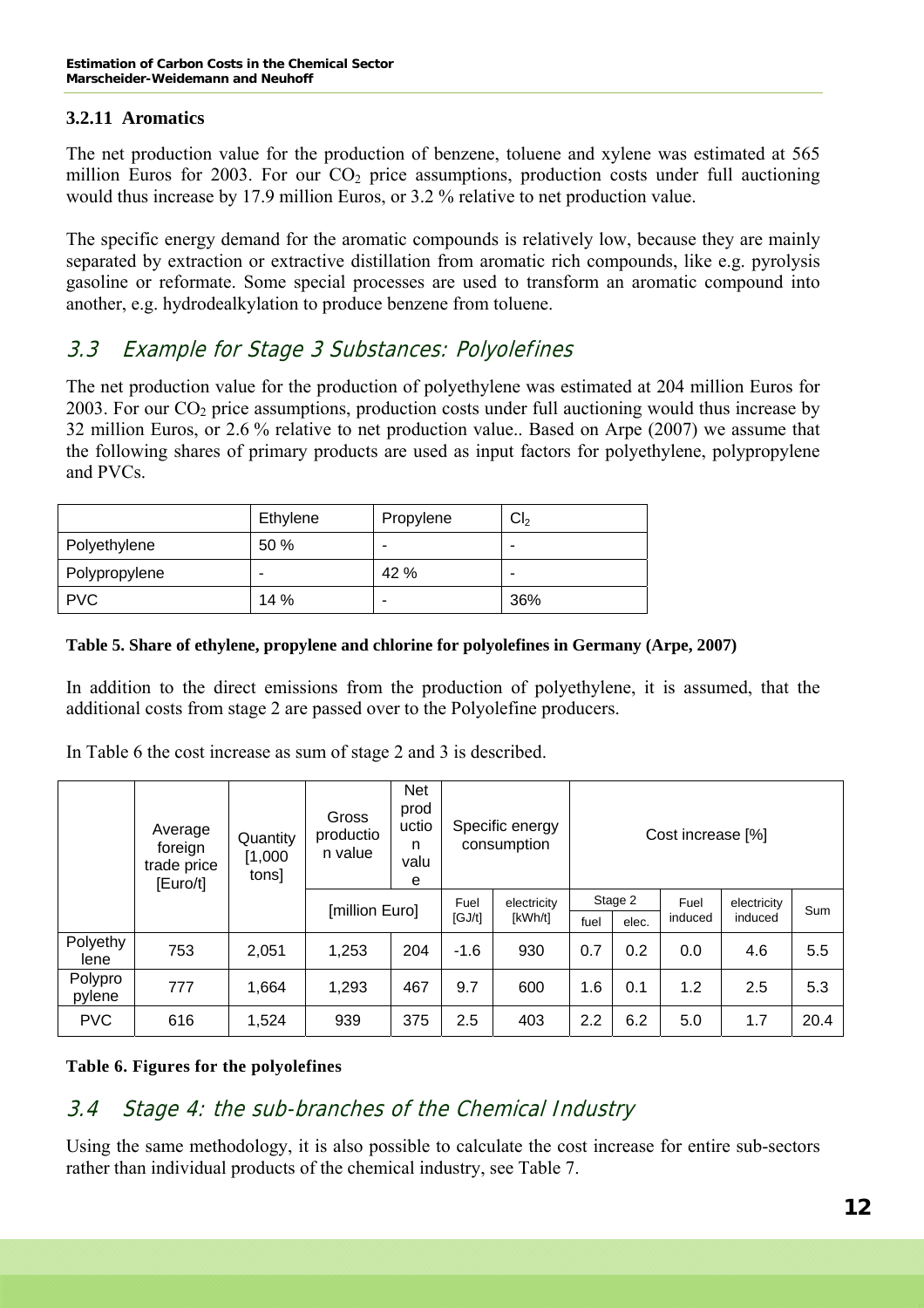|                                                               | Net<br>producti               |                               | Specific energy<br>consumption       | Cost increase [%] |                        |     |  |
|---------------------------------------------------------------|-------------------------------|-------------------------------|--------------------------------------|-------------------|------------------------|-----|--|
|                                                               | on value<br>[million<br>Euro] | Fuel<br>[PJ /million<br>Eurol | Electricity<br>[PJ /million<br>Euro] | Fuel<br>induced   | Electricity<br>induced | Sum |  |
| 24.1 Basic chemicals                                          | 30,640                        | 6,795.9                       | 5,000.0                              | 1.2               | 1.9                    | 3.1 |  |
| 24.2 Manufacture of pesticides and<br>other agro-chemicals    | 1,493                         | 340.7                         | 361.7                                | 0.1               | 0.1                    | 0.2 |  |
| 24.3 Manufacture of paints, varnishes,<br>coatings, inks etc. | 4,926                         | 432.4                         | 618.6                                | 0.1               | 0.2                    | 0.3 |  |
| 24.4 Manufacture of pharmaceuticals                           | 19,669                        | 464.5                         | 381.4                                | 0.1               | 0.1                    | 0.2 |  |
| 24.5 Manufacture of soap, detergents,<br>cleaning, polishing  | 7,282                         | 787.8                         | 622.8                                | 0.2               | 0.1                    | 0.4 |  |
| 24.6 Manufacture of other chemical<br>products                | 5,378                         | 1,247.0                       | 1,122.1                              | 0.3               | 0.4                    | 0.6 |  |
| 24.70 Manufacture of man-made<br>fibres                       | 1,629                         | 5,390.9                       | 3,858.3                              | 1.1               | 1.5                    | 2.4 |  |
| <b>24 Chemical Industry</b>                                   | 71.016                        | 3,396.8                       | 2,550.7                              | 0.6               | 0.5                    | 1.2 |  |

#### **Table 7. Figures for the Chemical Industry and the sub-branches**

Although the cost increase is moderate for most sub-branches, it must be considered that in special cases the increase for a producer might be higher. The intra-sectoral trade is very high in the Chemical Industry, the corresponding figure from the German Input-Output table is 1.54, e.g. for 1 Euro produced in the sector an economic activity of 1.54 Euros took place in the Chemical sector (Destatis, 2007b). This activity is included implicitly in the NPV values in Table 7 , but it shows that a company with an inefficient production chain can be more deeply affected than the average firm.

# **4. Summary of results and interpretation**

The results for the different stages are shown in the following figures 2 to 6. The analysis complements other work, e.g. (Graichen et al, 2008) by providing a higher resolution of the impact on individual products. Figure 2 shows that for the most basic chemicals (stage 2 of the production chain) production cost increases relative to net production value are low.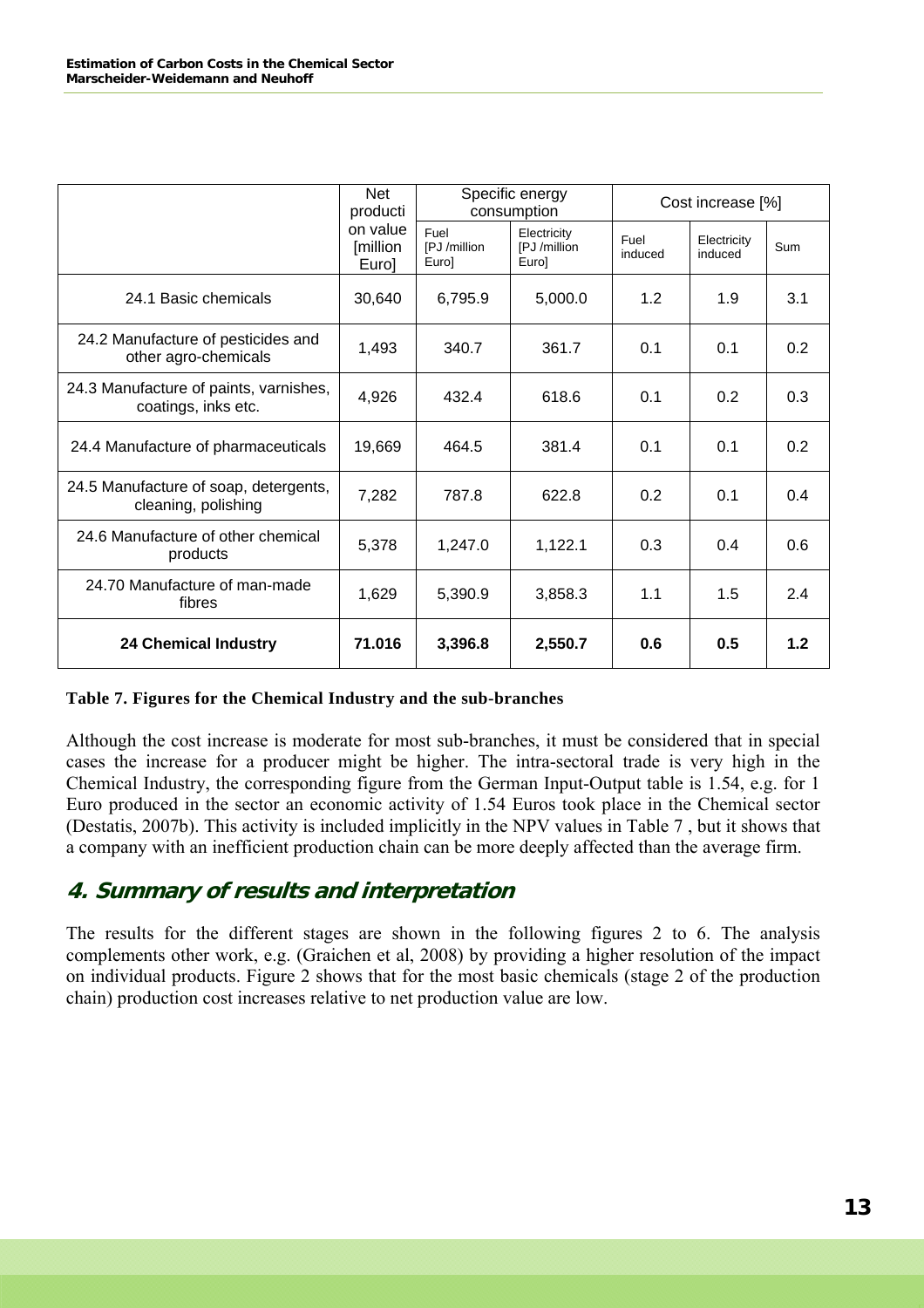

**Figure 2. Results for the Stage 2 of basic chemical** 

Only for very low cost basic chemicals like chlorine  $\text{(Cl}_2\text{/NaOH)}$ , soda or carbide is the cost increase high relative to the value added. Figure 3 illustrates the reason for this, using the example of Chlorine, by showing the shares of production costs for chlorine and sodium hydroxide.



#### **Figure 3. Share of costs for the production of chlorine and NaOH**

The price for 1 t of chlorine and the corresponding NaOH by-product is approximately 250 Euro. Taking into account the average electricity price for energy intensive industry in Germany for 2003, 0.0579 Euro/kWh (BMWi, 2007), this cost segment amounts to 60 % of the price. The cost of brine contributes another 17 % (Lindley, 1997). The carbon dioxide certificates for the electricity will cost 80 Euro, which would exceed the net-revenue of 29 Euro if chlorine prices were to stay constant. This is a rough estimation, of course chlor-alkali electrolysis might have lower electricity costs than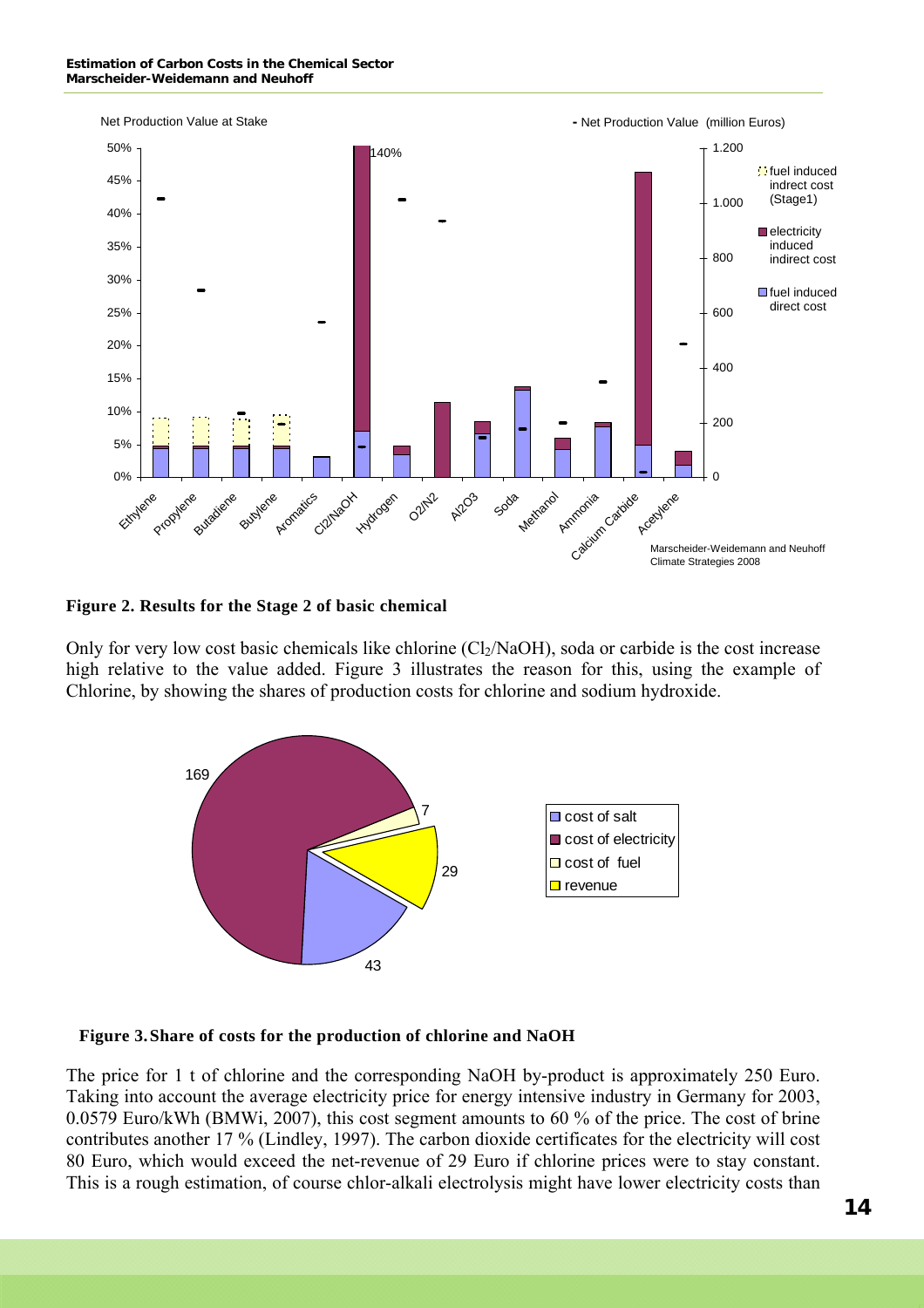#### **Estimation of Carbon Costs in the Chemical Sector Marscheider-Weidemann and Neuhoff**

the average industry customer and some of the chlorine companies will produce higher value products like KOH or alcoholates instead of NaOH (Rothert, 2005).

Transport of Chlorine is costly and dangerous; hence it is very likely that increased Chlorine production cost will be passed on to European Chlorine prices, resulting in price increases of about 16%. As Chlorine is mainly used as an input factor for subsequent stages of chemical production, the impact of this price increase for the subsequent production stages was analysed.

While elemental chlorine is indeed dangerous and difficult to transport, some of its downstream products are not. Chlorine is in practice largely traded within the downstream products, for example PVC. Therefore we analysed stage 3 of the value chain. Thus we analyse for carbon intensive products, carbon cost increases from stage 2 and three are high relative to net production value during these two production stages.



#### **Figure 4. Results for the Stage 3 for selected carbon intensive products**

To allow for a better evaluation of how significant the cost increase for these substances is, Figure 5 depicts the same total cost increase for these substances relative to the international sales price in the years 2003 and 2006. This puts the change of costs in perspective relative to the variations of sales price observed in recent years and suggests that the overall level of cost increase is even for the most carbon intensive chemicals relatively low.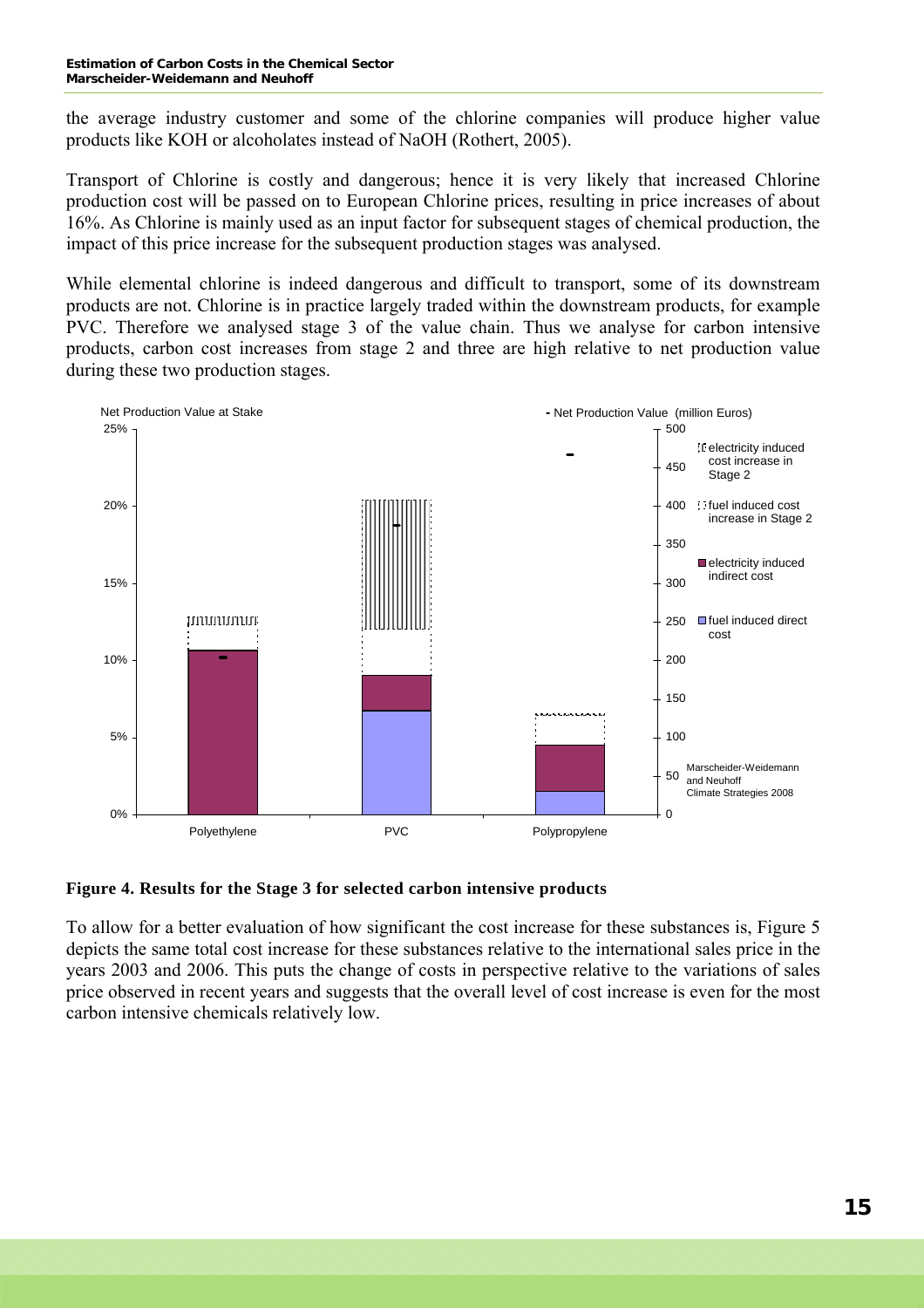

#### **Figure 5. Incremental costs for polyethylene relative to market prices in 2003 and 2006.**

Finally, we are interested in exploring the cost impact at the level of the aggregate chemical industry. Figure 6 illustrates the overall cost increase for basic chemicals, which is the highest of all sub-sectors and therefore motivated the investigation of the specific product categories. For other sub-sectors of the chemical industry potential cost increase is smaller relative to overall production value.



#### **Figure 6. Results for Stage 4 – the level of industry sub-sectors**

## **5. Conclusion**

Most of the analysis of leakage concerns for chemical sectors takes an aggregate perspective on the chemical industry, or only separates between organic and inorganic activities (Hourcade e.a. 2008, Graichen e.a. 2008, WRI 2008, CE Delft 2008). At this level of aggregation the cost impact from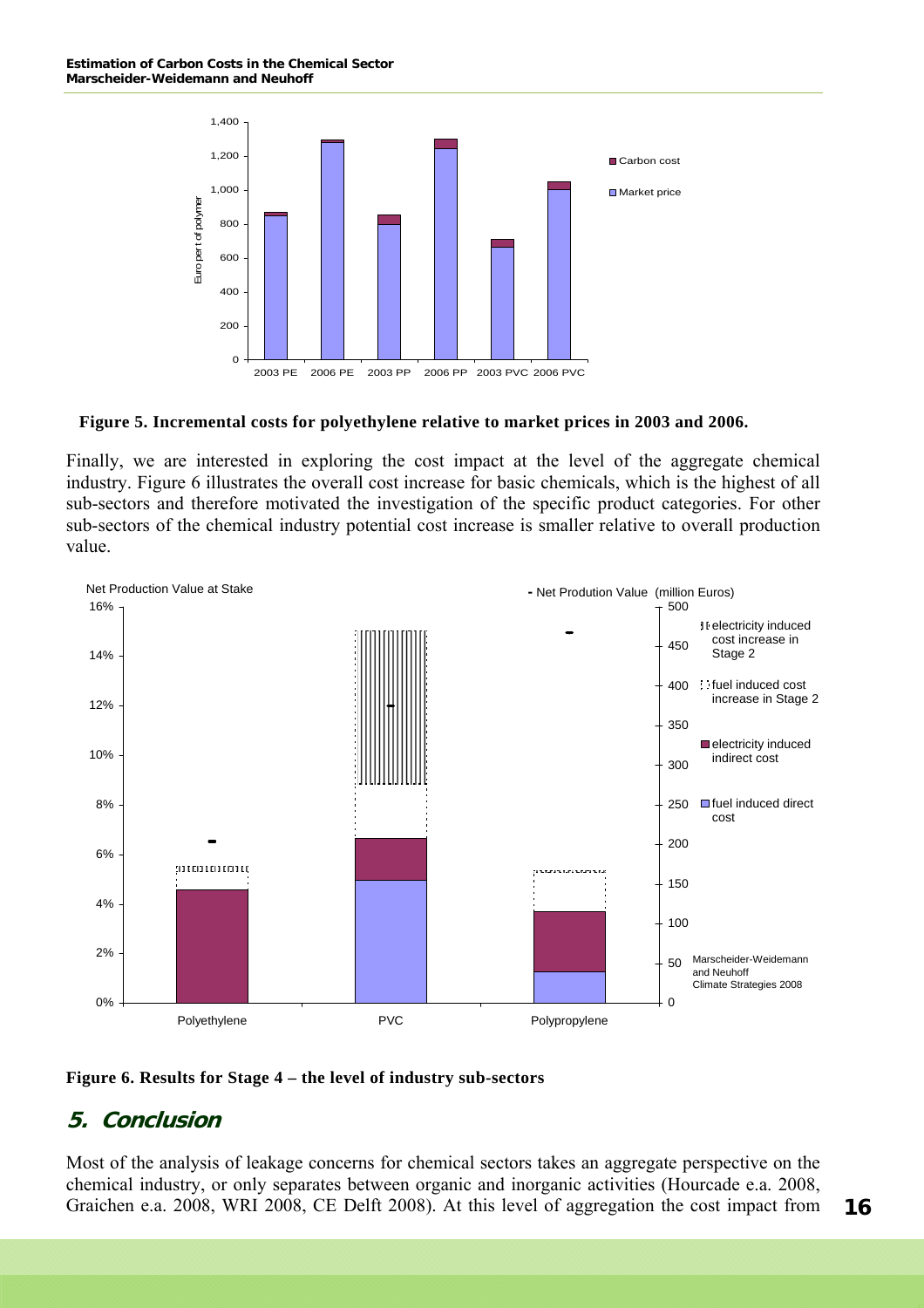carbon pricing is typically limited. This contrasts with some specific examples that are quoted, for example looking at Chlorine.

By expanding the analysis of the carbon intensity of production of individual chemicals to cover a wider set of substances, this paper shows that the concern about cost increases is focused on a few chemical. Among basic chemicals, cost increases relative to net production value are high for calcium carbide and would if the analysis is confirmed, warrant significant concerns for leakage. Costs increases are also significant for  $Cl_2$  and  $O_2$ . However, for both gases the transport costs and in the case of  $Cl_2$  transport risks will result in continued local production.  $Al_2O_3$ , Soda and Ammonia (basic fertilizer) also show significant cost increases relative to value added. Further analysis, including the ratio of capital to fixed costs, planned capacity expansion and required reinvestment, transport costs, and specific qualities provided for further production process steps are required to judge whether this warrants leakage concerns.

In the analysis of the third stage of chemical production processes, we therefore judged as to whether potential cost increases in preceding production stages could result in relocation of the joint second and third stage of production. For this analysis we focused on processes that are energy and carbon intensive and/or have high shares of cost resulting from carbon intensive input factors. Significant cost increases relative to net production value exist in this case for polyethylene (5.5 %), polypropylene (5.3 %) and PVC (15%) at 20 Euro/t  $CO<sub>2</sub>$ . It is unclear how big this effect plays out – if the value added is for example measured relative to the product price, then cost increases are only Polyethylene (2.3 %), polypropylene (6.9 %) and PVCs (7.3 %) for 2003. Further analysis is required to assess whether this warrant concerns for leakage of production of the respective chemicals.

Such a subsequent analysis would have to assess the relative importance of fixed costs to variable costs of operation. With high fixed costs, as for example associated with steam crackers, leakage concerns emerge at times when steam-cracker capacity would have to be expanded, and could in this case be addressed with targeted subsidies. Who will bear the additional costs is also a somewhat open question. Will marginal carbon costs from NAFTA production be passed on to the chemical industry, or will NAFTA prices remain at international level and refineries bear the additional costs? Similar questions have emerged in the REACH process, that requires testing of all substances for human health impact and thus creates extra costs that can potentially be of significance for substances produced in small quantities (e.g. not the energy intensive basic chemicals).

Further factors also need to be considered. For example for PVC much of the cost increase can be attributed to Chlorine production. As the marine environmental protection commissions, PARCOM and HELCOM requires a replacement of the mercury process, ongoing investment in new capacity is required for Chlorine production. This not only improves the energy efficiency and thus reduces the exposure to carbon costs, but also provides an opportunity for state aid support to cover some of the costs of upgrading Chlorine production.

We hope that this analysis of the impact of carbon pricing on the chemical industry can support the analysis and discussion of leakage concerns to identify production processes at risk of leakage. The process specific analysis can then be used to determine whether leakage is associated with decisions on investment / reinvestment, operation or closure of a facility. This is the basis for the subsequent selection of a suitable instrument to address leakage, including state aid, free allowance allocation or internationally cooperation on border adjustment. The detailed understanding of the process will then help to understand the trade-offs associated with the different instruments so as to find the least distorting way to tackle leakage together with the chemical industry.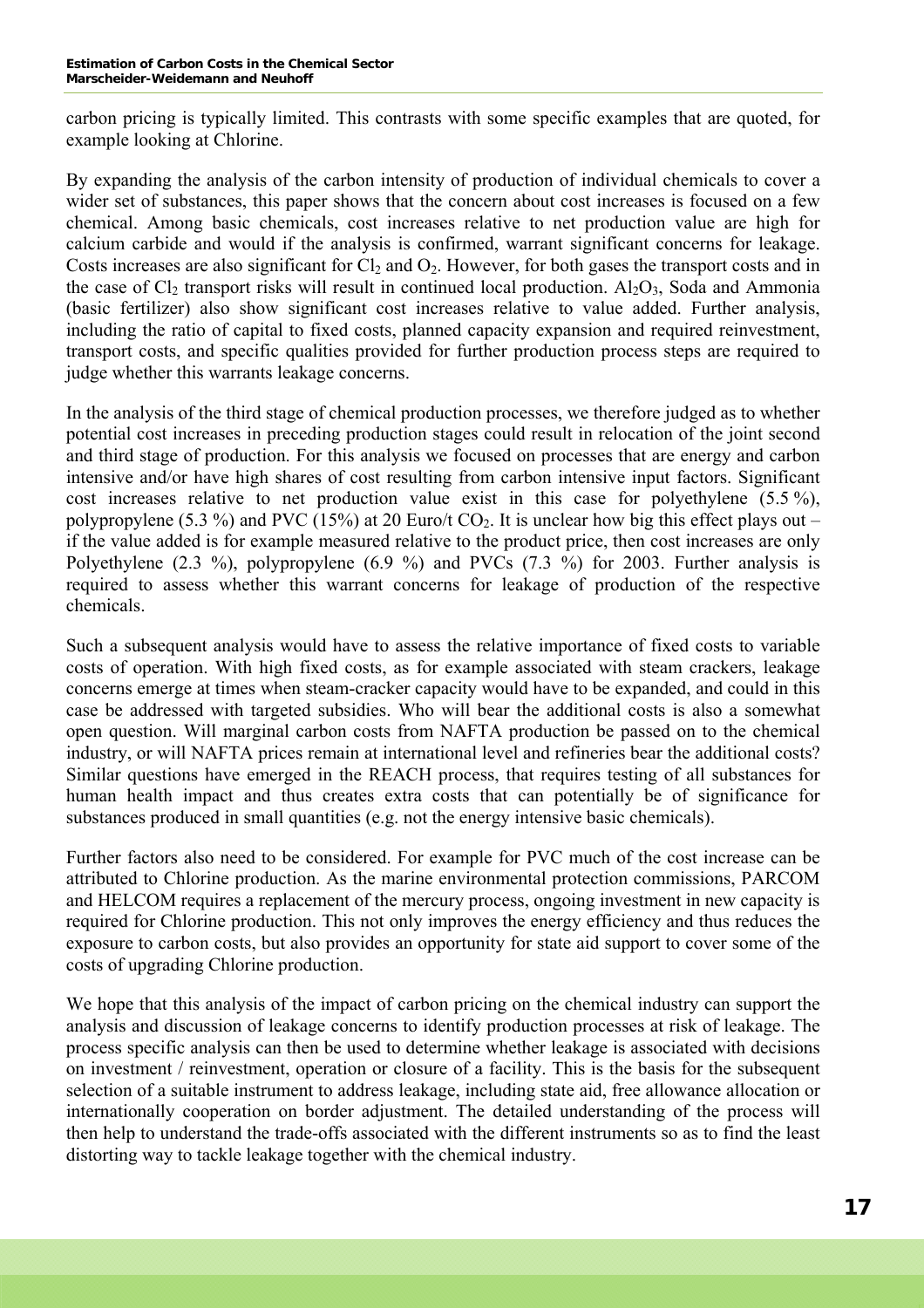# **Literature**

AGEB (2007): Working Association for Energy Balances. Arbeitsgemeinschaft für Energiebilanzen, http://www.ag-energiebilanzen.de/.

Arpe, H.-J. (2007): Industrial Organic Chemistry (in German). Wiley-VCH Verlag, Weinheim.

BMWi (2007): Entwicklung von Energiepreisen und Preisindizes.

Boustead, I. (2005): Reformer Hydrogen. Eco-profiles of the European Plastics Industry. PlasticsEurope. Data last calculated March 2005

Bradke, H. (1998): Instruments for Greenhouse Gas Reduction Strategies in Industry: The German IKARUS Project Energy Savings and CO<sub>2</sub> Mitigation Policy Analysis. Conference on Energy Use in Manufacturing, 37-44.

BREF (2001): Reference Document on Best Available Techniques in the Chlor-Alkali Manufacturing industry. December 2001. http://eippcb.jrc.ec.europa.eu/pages/FActivities.htm.

CE Delft (2008) Impacts on Competitiveness from EU ETS. An analysis for the Dutch Industry. CE Delft: The Netherlands.

CEC, Commission of the European Communities(2003): Proposal for a Regulation of the European Parliament and of the Council concerning the Registration, Evaluation, Authorisation an Regitration of Chemicals (REACH). SEC(2003 1171).

Destatis (2003a): Foreign trade. Aussenhandel nach Waren und Ländern. Dezember und Jahr 2003. Statistisches Bundesamt, CD-ROM.

Destatis (2003b): Cost structure of industry. Produzierendes Gewerbe: Kostenstruktur der Unternehmen des Verarbeitenden Gewerbes sowie des Bergbaus und der Gewinnung von Steinen und Erden. Statistisches Bundesamt, Wiesbaden.

Destatis (2005a): Production in Industry. Produzierendes Gewerbe. Produktion im Produzierenden Gewerbe, Jahr 2004. Erschienen am 2.06.2005.

Destatis (2005b): Produzierendes Gewerbe. Kostenstruktur der Unternehmen des Verarbeitenden Gewerbes sowie des Bergbaus und der Gewinnung von Steinen und Erden. 2003. Erschienen am 9.Juni 2005.

Destatis (2007a): personal communication. Special reporting of the energy consumption of the Industry. Statistisches Bundesamt.

Destatis (2007b): Volkswirtschaftliche Gesamtrechnungen. Input-Output-Rechnung. 2004. Statistisches Bundesamt, Wiesbaden

Ecoinvent (2004): The Life Cycle Inventory Data Version 1.1, June 2004 Dübendorf

Graichen, V.; Schumacher, K.; Matthes, F. C.; Mohr, L.; Duscha, V.; Schleich, J.; Diekmann, J. (2008): Impacts of the EU Emissions Trading Scheme on the Industrial competitiveness in Germany. Environmental Federal agency, Berlin.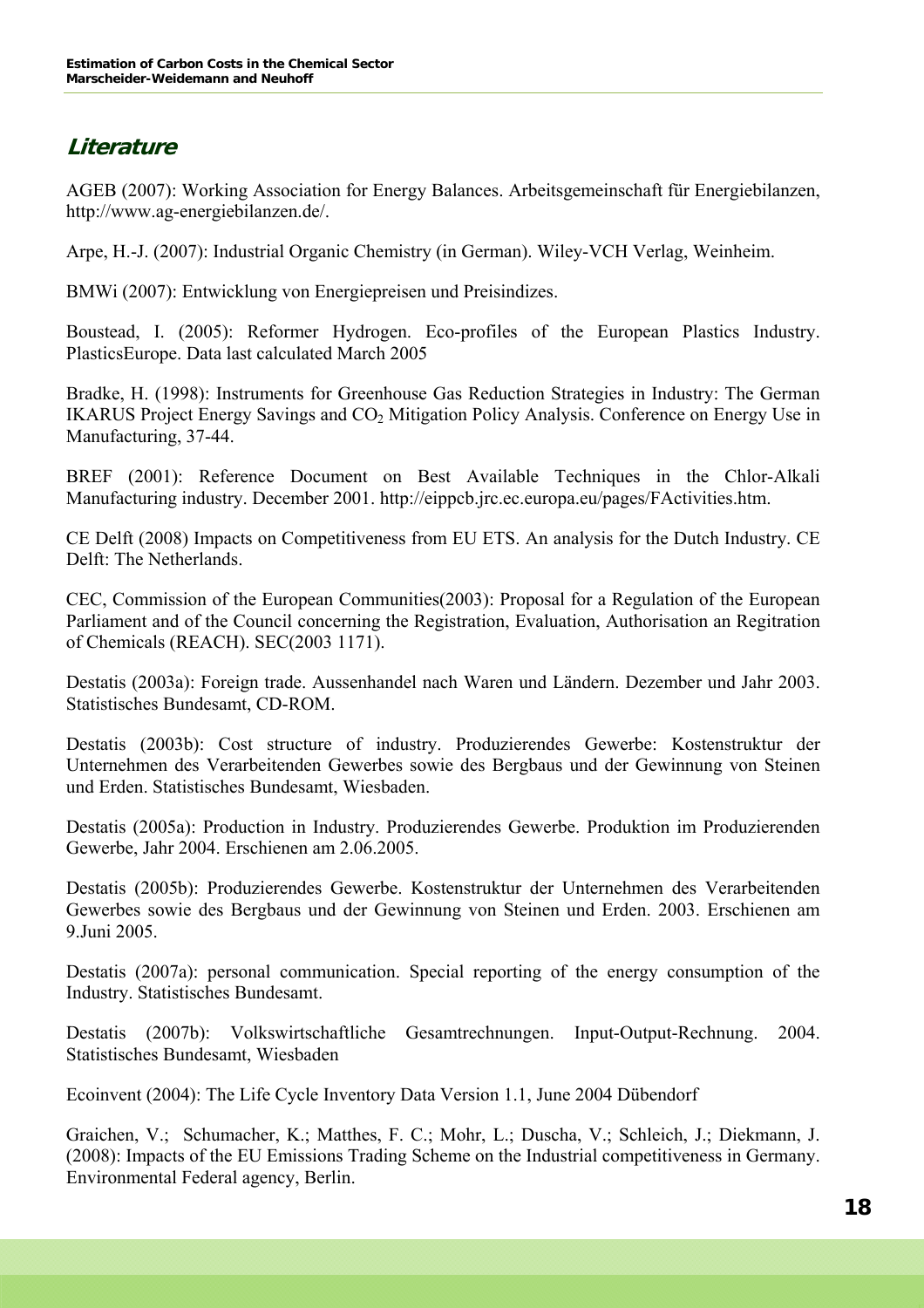Hourcade J-C., Neuhoff, K., Damailly, D. and Sato, M. (2008) Differentiation and dynamics of the EU ETS industrial competitiveness impacts. Climate Strategies: Cambridge. Available at ww.climate-strategies.org

Lindley, A. A. (1997): An Economic and Environmental Analysisi of the chlor-alkali production process. Final Report 30 June 1997. Prepared for the European CommissionPatel, M.; Jochem, E.; Marscheider-Weidemann, F.; Radgen, P.; von Thienen, N. (1999): C-Streams: C-STREAMS: Material and energy flows of non-energy use throughout the life cycle. Fraunhofer ISI, Karlsruhe.

Patel, M.; Crank, M.; Dornburg, V.; Hermann, B.; Roes, L.; Hüsing, B.; Overbeek, L.; Terragni, F.; Recchia, E. (2006): Medium and Long-term Opportunities and Risks of the Biotechnological Production of Bulk Chemicals from Renewable Resources. The Potential of White Biotechnology. The BREW Project. Final Report Prepared under the European Commission's GROWTH Programme (DG Research).

PROBAS (2008): PROBAS database, downloaded June 2008 at [http://www.probas](http://www.probas/). umweltbundesamt.de/.

Reinaud, J (2005) (2005): The European Refinery Industry under the EU Emissions Trading Scheme: Competitiveness, trade flows and investment implications, IEA information paper.

R2H, Roads2HyCom (2008): database at http://www.roads2hy.com/

Rothert, A. (2005): Positionen zur Chemie mit Chlor. http://www.vci.de

Ullmann's Encyclopedia of Industrial Chemistry. Online Version.

VCI (2006): Chemiewirtschaft in Zahlen, 2006. Frankfurt. [www.vci.de.](http://www.vci.de/)

WRI Wold Resource Institute (2008) Levelling the carbon playing field: International Competition and U.S. Climate Policy Design. World Resource Institute: Washington DC.